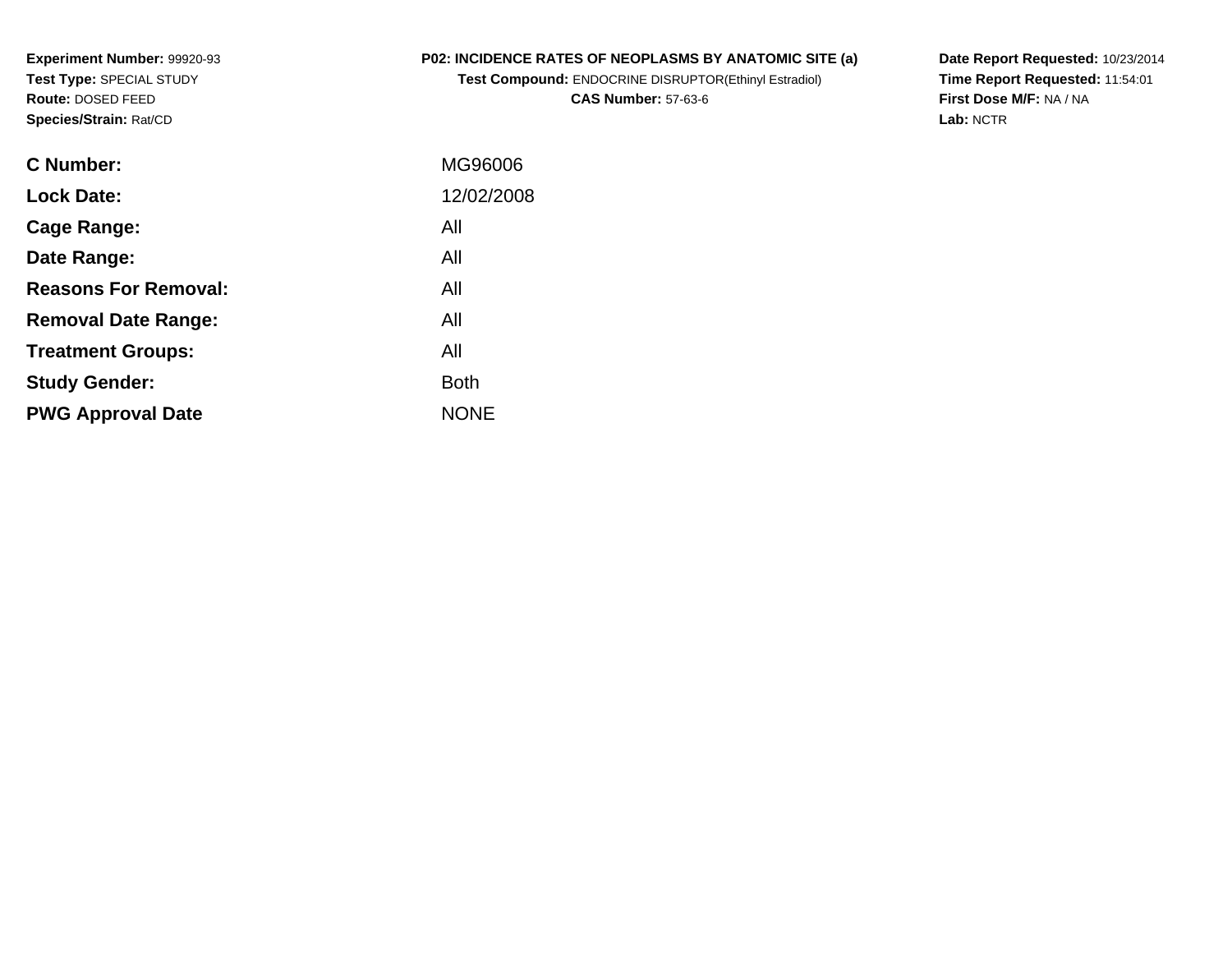**Test Compound:** ENDOCRINE DISRUPTOR(Ethinyl Estradiol)

**CAS Number:** 57-63-6

**Date Report Requested:** 10/23/2014**Time Report Requested:** 11:54:01**First Dose M/F:** NA / NA**Lab:** NCTR

| <b>CD Rat MALE</b>                      | 0PPB<br>F <sub>3</sub> | <b>F3/2PPB TO CTL</b> | F3/10PPBTO CTL | F3/50PPBTO CTL |
|-----------------------------------------|------------------------|-----------------------|----------------|----------------|
| <b>Disposition Summary</b>              |                        |                       |                |                |
| <b>Animals Initially In Study</b>       | 50                     | 49                    | 50             | 50             |
| <b>Early Deaths</b>                     |                        |                       |                |                |
| <b>Moribund Sacrifice</b>               | 13                     | 16                    | 13             | 12             |
| <b>Natural Death</b>                    | 7                      | 6                     | 6              | 3              |
| <b>Survivors</b>                        |                        |                       |                |                |
| <b>Terminal Sacrifice</b>               | 30                     | 27                    | 31             | 35             |
| <b>Animals Examined Microscopically</b> | 50                     | 49                    | 50             | 50             |
| ALIMENTARY SYSTEM                       |                        |                       |                |                |
| Esophagus                               | (50)                   | (48)                  | (50)           | (50)           |
| Intestine Large, Cecum                  | (45)                   | (43)                  | (47)           | (47)           |
| Lymphoma Malignant                      |                        |                       | 1(2%)          |                |
| Intestine Large, Colon                  | (45)                   | (43)                  | (48)           | (48)           |
| Adenoma                                 | 2(4%)                  |                       | 1(2%)          |                |
| Lymphoma Malignant                      |                        |                       | 1(2%)          |                |
| Intestine Large, Rectum                 | (45)                   | (44)                  | (48)           | (48)           |
| Anus, Sarcoma                           |                        |                       | 1(2%)          |                |
| Intestine Small, Duodenum               | (44)                   | (43)                  | (47)           | (47)           |
| Adenocarcinoma                          | 2(5%)                  |                       |                |                |
| Lymphoma Malignant                      | 1(2%)                  |                       |                |                |
| Intestine Small, Ileum                  | (44)                   | (38)                  | (47)           | (47)           |
| Intestine Small, Jejunum                | (44)                   | (41)                  | (45)           | (46)           |
| Liver                                   | (49)                   | (47)                  | (50)           | (49)           |
| Cholangiocarcinoma                      | 2(4%)                  |                       |                |                |
| Cholangioma                             | 1(2%)                  |                       | 1(2%)          |                |
| Hepatocellular Adenoma                  | 1(2%)                  |                       |                | 1(2%)          |
| Leukemia Mononuclear                    |                        | 1(2%)                 | 1(2%)          |                |

a - Number of animals examined microscopically at site and number of animals with lesion

b - Primary tumors: all tumors except metastatic tumors

**Experiment Number:** 99920-93**Test Type:** SPECIAL STUDY**Route:** DOSED FEED**Species/Strain:** Rat/CD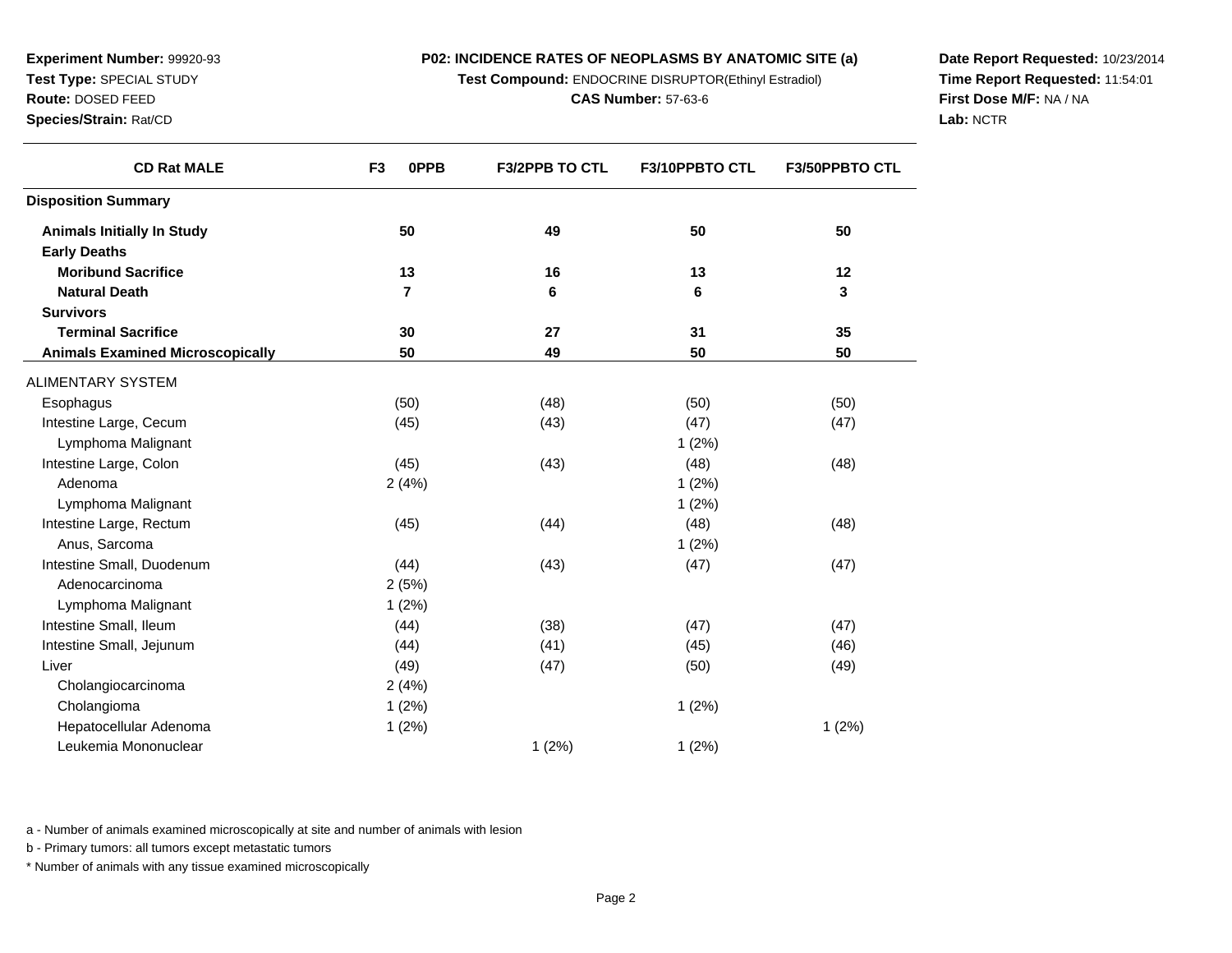**Test Compound:** ENDOCRINE DISRUPTOR(Ethinyl Estradiol)

#### **CAS Number:** 57-63-6

**Date Report Requested:** 10/23/2014**Time Report Requested:** 11:54:01**First Dose M/F:** NA / NA**Lab:** NCTR

| <b>CD Rat MALE</b>                                             | F <sub>3</sub><br>0PPB | <b>F3/2PPB TO CTL</b> | <b>F3/10PPBTO CTL</b> | <b>F3/50PPBTO CTL</b> |
|----------------------------------------------------------------|------------------------|-----------------------|-----------------------|-----------------------|
| Lymphoma Malignant                                             | 1(2%)                  | 1(2%)                 | 1(2%)                 |                       |
| Squamous Cell Carcinoma, Metastatic,<br>Stomach, Forestomach   |                        | 1(2%)                 |                       |                       |
| Mesentery                                                      | (4)                    | (0)                   | (6)                   | (3)                   |
| Squamous Cell Carcinoma, Metastatic,<br>Uncertain Primary Site |                        |                       | 1(17%)                |                       |
| Oral Mucosa                                                    | (3)                    | (8)                   | (4)                   | (6)                   |
| Squamous Cell Carcinoma                                        | $3(100\%)$             | 4 (50%)               | 1(25%)                | 5 (83%)               |
| Pancreas                                                       | (47)                   | (48)                  | (49)                  | (49)                  |
| Leukemia Mononuclear                                           |                        | 1(2%)                 |                       |                       |
| Lymphoma Malignant                                             | 1(2%)                  |                       |                       |                       |
| Squamous Cell Carcinoma, Metastatic,<br>Stomach, Forestomach   |                        | 1(2%)                 |                       |                       |
| Salivary Glands                                                | (48)                   | (49)                  | (49)                  | (50)                  |
| Lymphoma Malignant                                             | 1(2%)                  |                       | 1(2%)                 |                       |
| Stomach, Forestomach                                           | (46)                   | (48)                  | (49)                  | (49)                  |
| Squamous Cell Carcinoma                                        |                        | 1(2%)                 |                       |                       |
| Stomach, Glandular                                             | (45)                   | (46)                  | (47)                  | (47)                  |
| CARDIOVASCULAR SYSTEM                                          |                        |                       |                       |                       |
| <b>Blood Vessel</b>                                            | (50)                   | (49)                  | (50)                  | (50)                  |
| Heart                                                          | (50)                   | (49)                  | (50)                  | (50)                  |
| Endocardium, Schwannoma Malignant                              |                        | 1(2%)                 |                       |                       |
| Leukemia Mononuclear                                           |                        | 1(2%)                 |                       |                       |
| Squamous Cell Carcinoma, Metastatic,<br>Stomach, Forestomach   |                        | 1(2%)                 |                       |                       |
| <b>ENDOCRINE SYSTEM</b>                                        |                        |                       |                       |                       |
| <b>Adrenal Cortex</b>                                          | (49)                   | (49)                  | (49)                  | (50)                  |
| Adenoma                                                        | 1(2%)                  | 1(2%)                 | 1(2%)                 |                       |
| Leukemia Mononuclear                                           |                        | 1(2%)                 |                       |                       |

a - Number of animals examined microscopically at site and number of animals with lesion

b - Primary tumors: all tumors except metastatic tumors

**Experiment Number:** 99920-93**Test Type:** SPECIAL STUDY**Route:** DOSED FEED**Species/Strain:** Rat/CD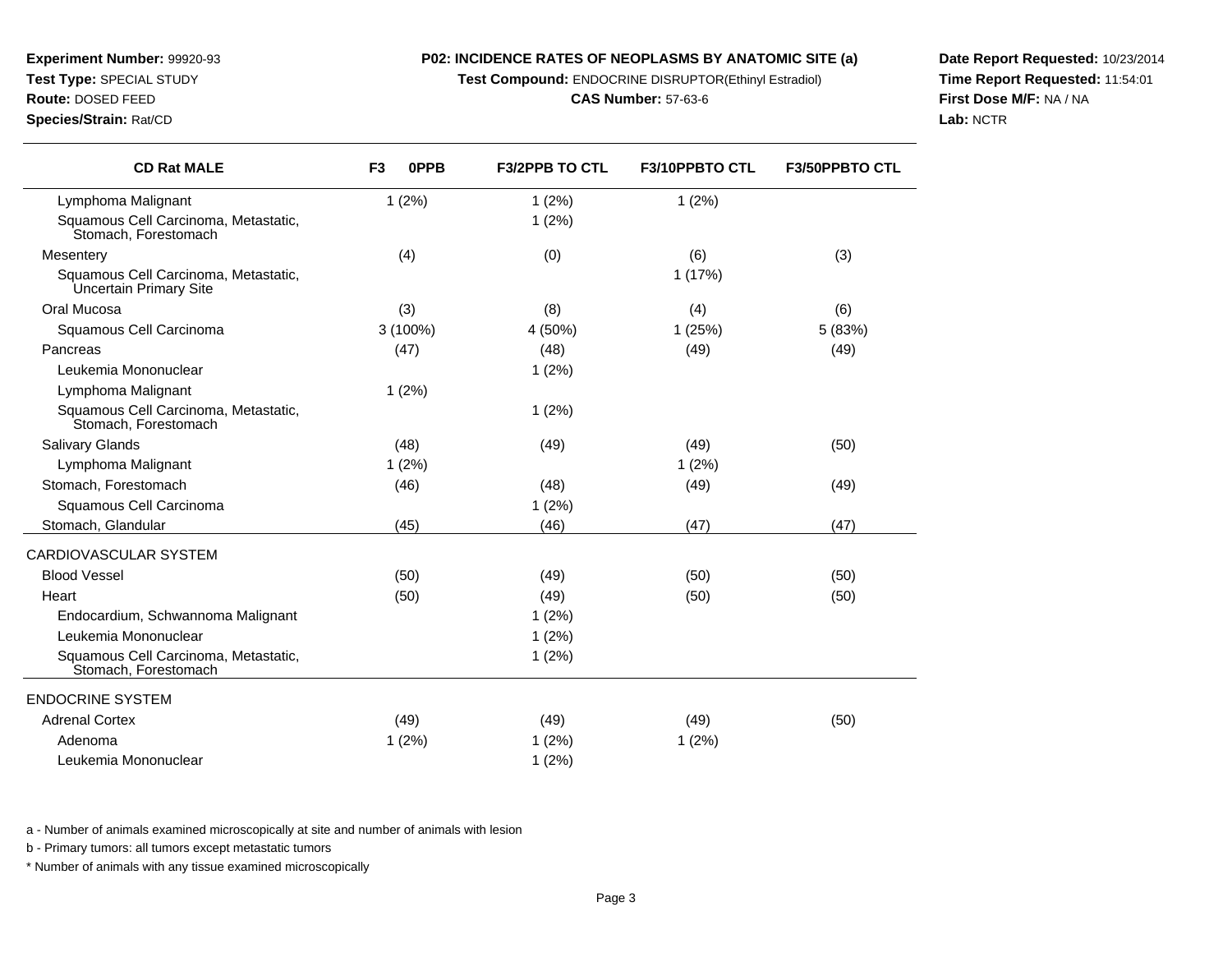**Test Compound:** ENDOCRINE DISRUPTOR(Ethinyl Estradiol)

#### **CAS Number:** 57-63-6

**Date Report Requested:** 10/23/2014**Time Report Requested:** 11:54:02**First Dose M/F:** NA / NA**Lab:** NCTR

| <b>CD Rat MALE</b>                 | F <sub>3</sub><br>0PPB | <b>F3/2PPB TO CTL</b> | <b>F3/10PPBTO CTL</b> | <b>F3/50PPBTO CTL</b> |
|------------------------------------|------------------------|-----------------------|-----------------------|-----------------------|
| Adrenal Medulla                    | (49)                   | (48)                  | (49)                  | (50)                  |
| Bilateral, Pheochromocytoma Benign |                        |                       | 1(2%)                 |                       |
| Pheochromocytoma Benign            | 4(8%)                  | 4(8%)                 | 5 (10%)               | 1(2%)                 |
| Pheochromocytoma Malignant         | 1(2%)                  |                       | 2(4%)                 | 1(2%)                 |
| Islets, Pancreatic                 | (48)                   | (48)                  | (50)                  | (50)                  |
| Adenoma                            | 2(4%)                  | 1(2%)                 | 3(6%)                 | 1(2%)                 |
| Parathyroid Gland                  | (47)                   | (44)                  | (50)                  | (46)                  |
| Adenoma                            | 1(2%)                  | 1(2%)                 |                       |                       |
| <b>Pituitary Gland</b>             | (49)                   | (48)                  | (49)                  | (50)                  |
| Leukemia Mononuclear               |                        | 1(2%)                 |                       |                       |
| Lymphoma Malignant                 | 1(2%)                  | 1(2%)                 | 1(2%)                 |                       |
| Pars Distalis, Adenoma             | 24 (49%)               | 20 (42%)              | 18 (37%)              | 26 (52%)              |
| Pars Intermed, Adenoma             |                        | 1(2%)                 | 1(2%)                 |                       |
| <b>Thyroid Gland</b>               | (48)                   | (49)                  | (50)                  | (50)                  |
| C Cell, Adenoma                    |                        |                       | 1(2%)                 |                       |
| C Cell, Carcinoma                  | 3(6%)                  |                       | 3(6%)                 | 1(2%)                 |
| Follicular Cel, Adenoma            |                        | 1(2%)                 |                       |                       |
| Lymphoma Malignant                 | 1(2%)                  |                       | 1(2%)                 |                       |
| <b>GENERAL BODY SYSTEM</b>         |                        |                       |                       |                       |
| <b>Tissue NOS</b>                  | (0)                    | (0)                   | (0)                   | (1)                   |
| Sarcoma                            |                        |                       |                       | 1 (100%)              |
| <b>GENITAL SYSTEM</b>              |                        |                       |                       |                       |
| <b>Coagulating Gland</b>           | (47)                   | (49)                  | (48)                  | (50)                  |

a - Number of animals examined microscopically at site and number of animals with lesion

b - Primary tumors: all tumors except metastatic tumors

Carcinoma, Metastatic, Uncertain Primary

Site

Epididymis

Ductus Deferens

Schwannoma Malignant

\* Number of animals with any tissue examined microscopically

t the contract of  $1(2\%)$ 

s (0) (0) (0) (0) (0) (1)

s (49) (49) (49) (50) (50)

1 (2%)

**Experiment Number:** 99920-93**Test Type:** SPECIAL STUDY

**Route:** DOSED FEED

**Species/Strain:** Rat/CD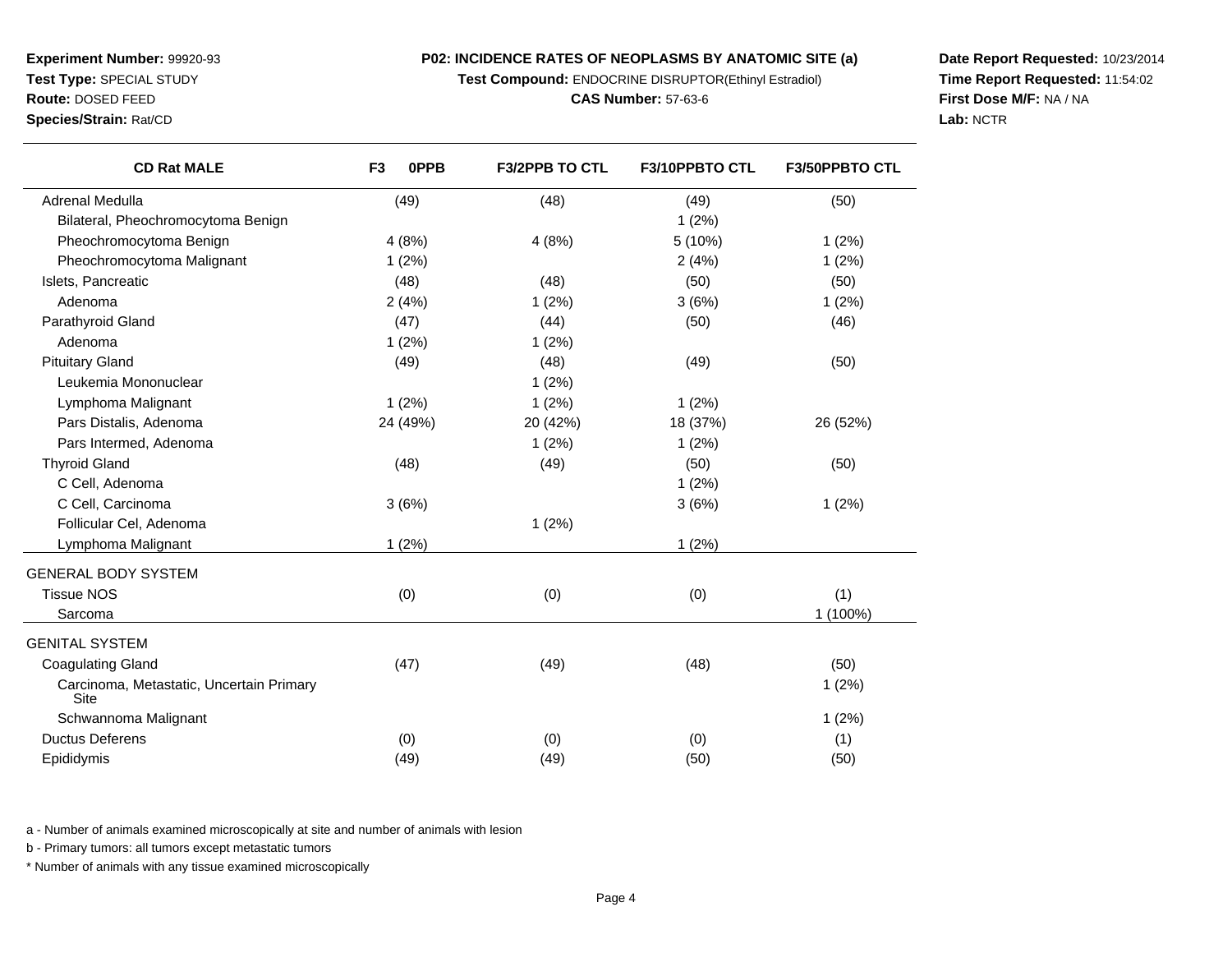**Test Compound:** ENDOCRINE DISRUPTOR(Ethinyl Estradiol)

#### **CAS Number:** 57-63-6

**Date Report Requested:** 10/23/2014**Time Report Requested:** 11:54:02**First Dose M/F:** NA / NA**Lab:** NCTR

| <b>CD Rat MALE</b>                                           | F <sub>3</sub><br>0PPB | <b>F3/2PPB TO CTL</b> | F3/10PPBTO CTL | F3/50PPBTO CTL |
|--------------------------------------------------------------|------------------------|-----------------------|----------------|----------------|
| Lymphoma Malignant                                           | 1(2%)                  |                       |                |                |
| Squamous Cell Carcinoma, Metastatic,<br>Stomach, Forestomach |                        | 1(2%)                 |                |                |
| Penis                                                        | (0)                    | (0)                   | (0)            | (1)            |
| <b>Preputial Gland</b>                                       | (49)                   | (49)                  | (50)           | (49)           |
| Carcinoma                                                    |                        | 1(2%)                 |                | 1(2%)          |
| Lymphoma Malignant                                           | 1(2%)                  |                       |                |                |
| Squamous Cell Carcinoma                                      | 2(4%)                  | 3(6%)                 | 4(8%)          | 7 (14%)        |
| Prostate, Dorsal/Lateral Lobe                                | (43)                   | (38)                  | (41)           | (43)           |
| Lymphoma Malignant                                           | 1(2%)                  |                       |                |                |
| Schwannoma Malignant                                         |                        |                       |                | 1(2%)          |
| Squamous Cell Carcinoma, Metastatic,<br>Stomach, Forestomach |                        | 1(3%)                 |                |                |
| Prostate, Dorsal/lateral Lobe                                | (7)                    | (10)                  | (9)            | (7)            |
| Prostate, Ventral Lobe                                       | (49)                   | (48)                  | (50)           | (50)           |
| Lymphoma Malignant                                           | 1(2%)                  |                       |                |                |
| Schwannoma Malignant                                         |                        |                       |                | 1(2%)          |
| <b>Rete Testes</b>                                           | (46)                   | (45)                  | (43)           | (44)           |
| <b>Seminal Vesicle</b>                                       | (44)                   | (44)                  | (47)           | (47)           |
| Lymphoma Malignant                                           | 1(2%)                  |                       | 1(2%)          |                |
| <b>Testes</b>                                                | (50)                   | (49)                  | (50)           | (50)           |
| Interstit Cell, Adenoma                                      |                        | 1(2%)                 |                | 1(2%)          |
| Lymphoma Malignant                                           | 1(2%)                  |                       |                |                |
| Squamous Cell Carcinoma, Metastatic,<br>Stomach, Forestomach |                        | 1(2%)                 |                |                |
| HEMATOPOIETIC SYSTEM                                         |                        |                       |                |                |
| <b>Bone Marrow</b>                                           | (49)                   | (49)                  | (50)           | (50)           |
| Leukemia Mononuclear                                         |                        | 1(2%)                 |                |                |

1 (2%)

a - Number of animals examined microscopically at site and number of animals with lesion

b - Primary tumors: all tumors except metastatic tumors

Lymphoma Malignant

**Experiment Number:** 99920-93**Test Type:** SPECIAL STUDY**Route:** DOSED FEED**Species/Strain:** Rat/CD

\* Number of animals with any tissue examined microscopically

 $1 (2\%)$  1 (2%)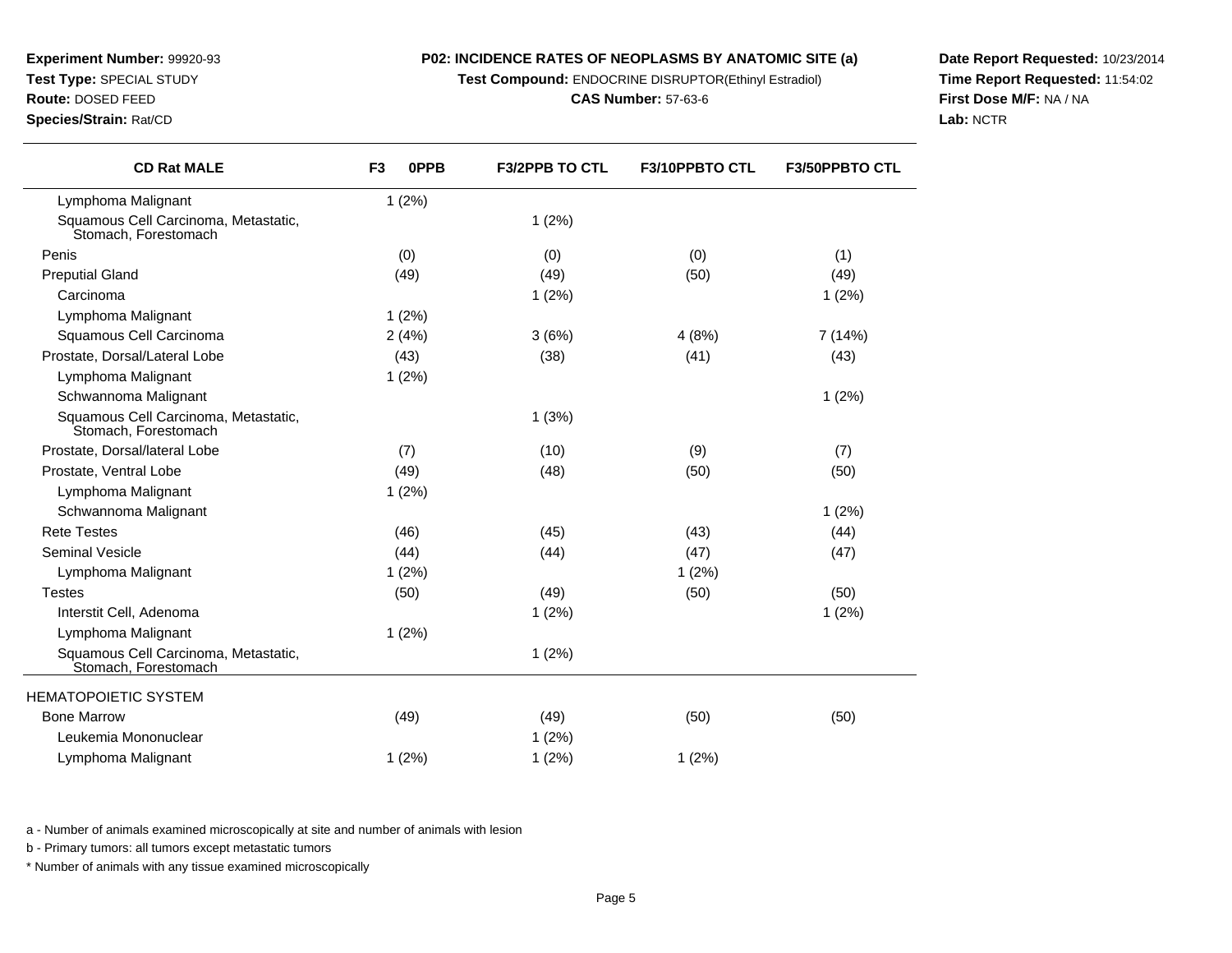**Test Compound:** ENDOCRINE DISRUPTOR(Ethinyl Estradiol)

#### **CAS Number:** 57-63-6

**Date Report Requested:** 10/23/2014**Time Report Requested:** 11:54:02**First Dose M/F:** NA / NA**Lab:** NCTR

| Experiment Number: 99920-93     |
|---------------------------------|
| <b>Test Type: SPECIAL STUDY</b> |
| <b>Route: DOSED FEED</b>        |
| <b>Species/Strain: Rat/CD</b>   |
|                                 |
| CD Dat MAI E                    |

| <b>CD Rat MALE</b>                                           | F3<br>0PPB | <b>F3/2PPB TO CTL</b> | <b>F3/10PPBTO CTL</b> | <b>F3/50PPBTO CTL</b> |
|--------------------------------------------------------------|------------|-----------------------|-----------------------|-----------------------|
| Lymph Node                                                   | (14)       | (16)                  | (13)                  | (16)                  |
| Axillary, Lymphoma Malignant                                 | 1(7%)      |                       | 1(8%)                 |                       |
| Inguinal, Lymphoma Malignant                                 | 1(7%)      |                       |                       |                       |
| Lumbar, Lymphoma Malignant                                   |            |                       | 1(8%)                 |                       |
| Mediastinal, Lymphoma Malignant                              | 1(7%)      | 1(6%)                 | 1(8%)                 |                       |
| Renal, Lymphoma Malignant                                    |            |                       | 1(8%)                 |                       |
| Lymph Node, Mandibular                                       | (46)       | (48)                  | (50)                  | (49)                  |
| Leukemia Mononuclear                                         |            | 1(2%)                 |                       |                       |
| Lymphoma Malignant                                           | 1(2%)      | 1(2%)                 | 1(2%)                 |                       |
| Lymph Node, Mesenteric                                       | (44)       | (46)                  | (49)                  | (48)                  |
| Leukemia Mononuclear                                         |            | 1(2%)                 |                       |                       |
| Lymphoma Malignant                                           | 1(2%)      |                       | 1(2%)                 |                       |
| Squamous Cell Carcinoma, Metastatic,<br>Stomach, Forestomach |            | 1(2%)                 |                       |                       |
| Spleen                                                       | (49)       | (48)                  | (49)                  | (50)                  |
| Leukemia Mononuclear                                         |            | 1(2%)                 | 1(2%)                 |                       |
| Lymphoma Malignant                                           | 1(2%)      | 1(2%)                 | 1(2%)                 |                       |
| Sarcoma                                                      |            |                       |                       | 1(2%)                 |
| Squamous Cell Carcinoma, Metastatic,<br>Stomach, Forestomach |            | 1(2%)                 |                       |                       |
| Thymus                                                       | (47)       | (45)                  | (47)                  | (45)                  |
| Leukemia Mononuclear                                         |            | 1(2%)                 |                       |                       |
| Lymphoma Malignant                                           | 2(4%)      |                       | 1(2%)                 |                       |
| Squamous Cell Carcinoma, Metastatic,<br>Stomach, Forestomach |            | 1(2%)                 |                       |                       |
| <b>INTEGUMENTARY SYSTEM</b>                                  |            |                       |                       |                       |
| <b>Mammary Gland</b>                                         | (42)       | (42)                  | (40)                  | (45)                  |
| Adenocarcinoma                                               |            |                       |                       | 2(4%)                 |
| Adenoma                                                      |            |                       |                       | 1(2%)                 |

a - Number of animals examined microscopically at site and number of animals with lesion

b - Primary tumors: all tumors except metastatic tumors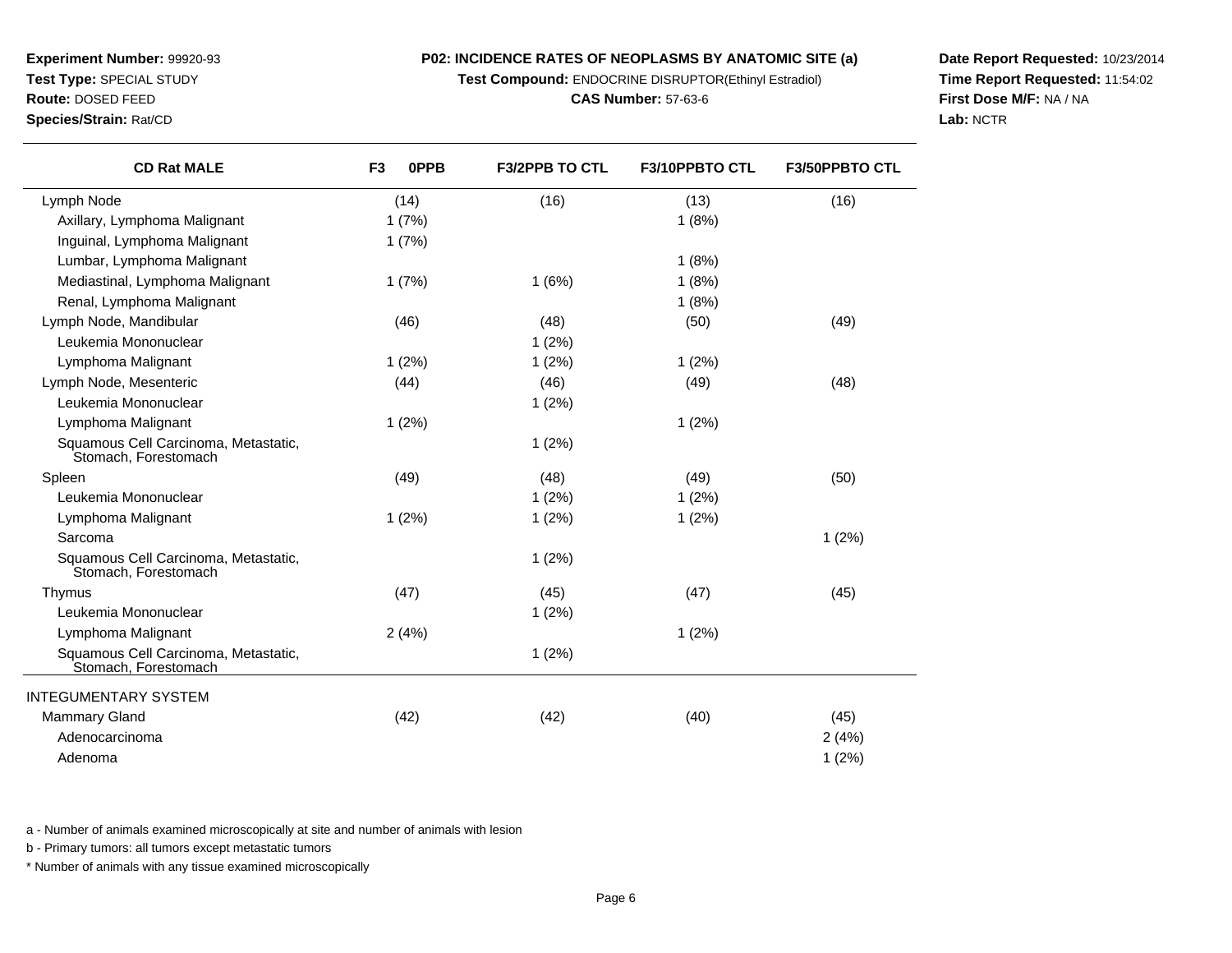**Test Compound:** ENDOCRINE DISRUPTOR(Ethinyl Estradiol)

#### **CAS Number:** 57-63-6

**Date Report Requested:** 10/23/2014**Time Report Requested:** 11:54:02**First Dose M/F:** NA / NA**Lab:** NCTR

| <b>Route: DOSED FEED</b><br>Species/Strain: Rat/CD |                        | <b>CAS Number: 57-63-6</b> |                       |                       |  |  |
|----------------------------------------------------|------------------------|----------------------------|-----------------------|-----------------------|--|--|
| <b>CD Rat MALE</b>                                 | 0PPB<br>F <sub>3</sub> | <b>F3/2PPB TO CTL</b>      | <b>F3/10PPBTO CTL</b> | <b>F3/50PPBTO CTL</b> |  |  |
| Fibroadenoma                                       |                        | 2(5%)                      |                       | 1 (2%)                |  |  |

**Experiment Number:** 99920-93**Test Type:** SPECIAL STUDY

| Fibroadenoma                                                            |        | 2(5%)    |       | 1(2%)    |
|-------------------------------------------------------------------------|--------|----------|-------|----------|
| Fibroma                                                                 | 1(2%)  | 1(2%)    |       |          |
| Skin                                                                    | (50)   | (49)     | (50)  | (50)     |
| Basal Cell Adenoma                                                      | 2(4%)  |          | 1(2%) |          |
| Carcinoma                                                               |        |          |       | 1(2%)    |
| Fibroma                                                                 |        |          | 1(2%) | 2(4%)    |
| Keratoacanthoma                                                         |        | 2(4%)    | 3(6%) | 1(2%)    |
| Lipoma                                                                  |        | 2(4%)    |       | 2(4%)    |
| Sarcoma                                                                 | 1(2%)  |          |       | 1(2%)    |
| Schwannoma Malignant                                                    |        |          | 1(2%) |          |
| MUSCULOSKELETAL SYSTEM                                                  |        |          |       |          |
| <b>Bone</b>                                                             | (0)    | (1)      | (1)   | (0)      |
| Cranium, Squamous Cell Carcinoma, Deep<br>Invasion                      |        | 1 (100%) |       |          |
| Bone, Femur                                                             | (49)   | (49)     | (50)  | (50)     |
| <b>Skeletal Muscle</b>                                                  | (3)    | (4)      | (3)   | (0)      |
| Diaphragm, Squamous Cell Carcinoma,<br>Metastatic, Stomach, Forestomach |        | 1(25%)   |       |          |
| Lymphoma Malignant                                                      | 1(33%) |          |       |          |
| NERVOUS SYSTEM                                                          |        |          |       |          |
| <b>Brain</b>                                                            | (0)    | (0)      | (0)   | (1)      |
| Cranial Nerve, Schwannoma Malignant                                     |        |          |       | 1 (100%) |
| Brain, Brain Stem                                                       | (49)   | (49)     | (50)  | (50)     |
| Reticulosis Malignant                                                   |        |          |       | $1(2\%)$ |
| Brain, Cerebellum                                                       | (49)   | (49)     | (50)  | (50)     |
| <b>Granular Cell Tumor Malignant</b>                                    |        |          | 1(2%) |          |
| Brain, Cerebrum                                                         | (49)   | (49)     | (50)  | (50)     |
| <b>Granular Cell Tumor Malignant</b>                                    |        |          | 1(2%) |          |

a - Number of animals examined microscopically at site and number of animals with lesion

b - Primary tumors: all tumors except metastatic tumors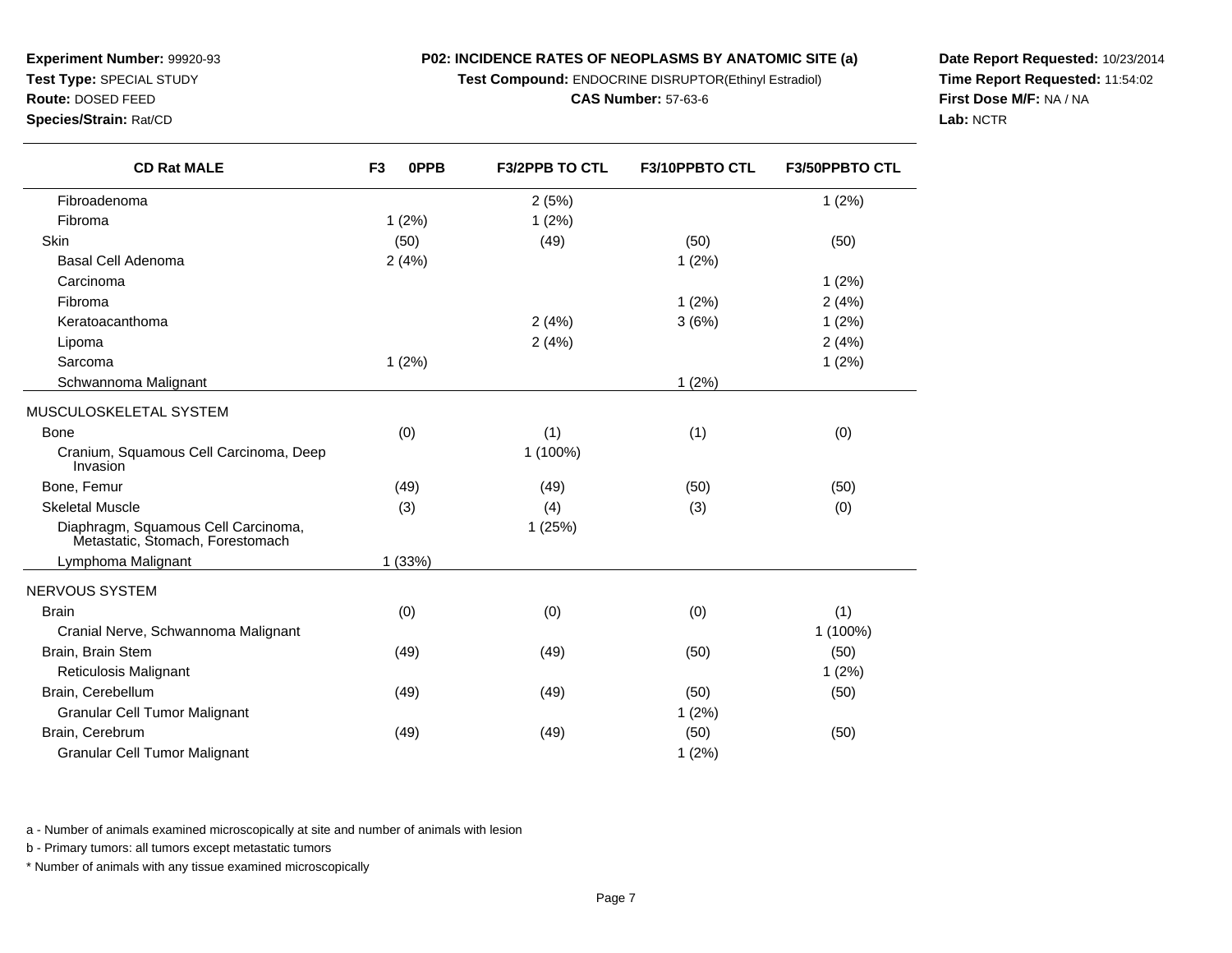**Test Compound:** ENDOCRINE DISRUPTOR(Ethinyl Estradiol)

#### **CAS Number:** 57-63-6

**Date Report Requested:** 10/23/2014**Time Report Requested:** 11:54:02**First Dose M/F:** NA / NA**Lab:** NCTR

**Experiment Number:** 99920-93

**Species/Strain:** Rat/CD

| <b>CD Rat MALE</b>                                             | F <sub>3</sub><br>0PPB | F3/2PPB TO CTL | F3/10PPBTO CTL | <b>F3/50PPBTO CTL</b> |
|----------------------------------------------------------------|------------------------|----------------|----------------|-----------------------|
| Meninges, Granular Cell Tumor Benign                           |                        |                |                | 1(2%)                 |
| Osteoma                                                        | 1(2%)                  |                |                |                       |
| <b>Peripheral Nerve</b>                                        | (2)                    | (4)            | (2)            | (0)                   |
| <b>RESPIRATORY SYSTEM</b>                                      |                        |                |                |                       |
| Lung                                                           | (47)                   | (48)           | (48)           | (50)                  |
| Alveolar/Bronchiolar Adenoma                                   |                        |                | 1(2%)          |                       |
| Leukemia Mononuclear                                           |                        | 1(2%)          | 1(2%)          |                       |
| Lymphoma Malignant                                             | 1(2%)                  |                | 1(2%)          |                       |
| Schwannoma Malignant, Metastatic, Skin                         |                        |                | 1(2%)          |                       |
| Squamous Cell Carcinoma, Metastatic,<br>Stomach, Forestomach   |                        | 1(2%)          |                |                       |
| Squamous Cell Carcinoma, Metastatic,<br>Uncertain Primary Site |                        |                | 1(2%)          |                       |
| Thymoma Malignant, Metastatic, Uncertain<br>Primary Site       |                        |                |                | 1(2%)                 |
| Nose                                                           | (49)                   | (48)           | (49)           | (50)                  |
| Lymphoma Malignant                                             | 1(2%)                  |                |                |                       |
| Osteosarcoma                                                   |                        |                |                | 1(2%)                 |
| Trachea                                                        | (49)                   | (49)           | (50)           | (50)                  |
| Lymphoma Malignant                                             | 1(2%)                  |                |                |                       |
| SPECIAL SENSES SYSTEM                                          |                        |                |                |                       |
| Ear                                                            | (0)                    | (0)            | (1)            | (1)                   |
| <b>Neural Crest Tumor</b>                                      |                        |                |                | 1 (100%)              |
| Squamous Cell Papilloma                                        |                        |                | 1 (100%)       |                       |
| Eye                                                            | (46)                   | (47)           | (48)           | (50)                  |
| Iris, Melanoma Benign                                          |                        |                |                | 1(2%)                 |
| Lymphoma Malignant                                             | 1(2%)                  |                | 1(2%)          |                       |
| Retrobulbar, Squamous Cell Carcinoma,<br>Deep Invasion         | 1(2%)                  |                |                |                       |

a - Number of animals examined microscopically at site and number of animals with lesion

b - Primary tumors: all tumors except metastatic tumors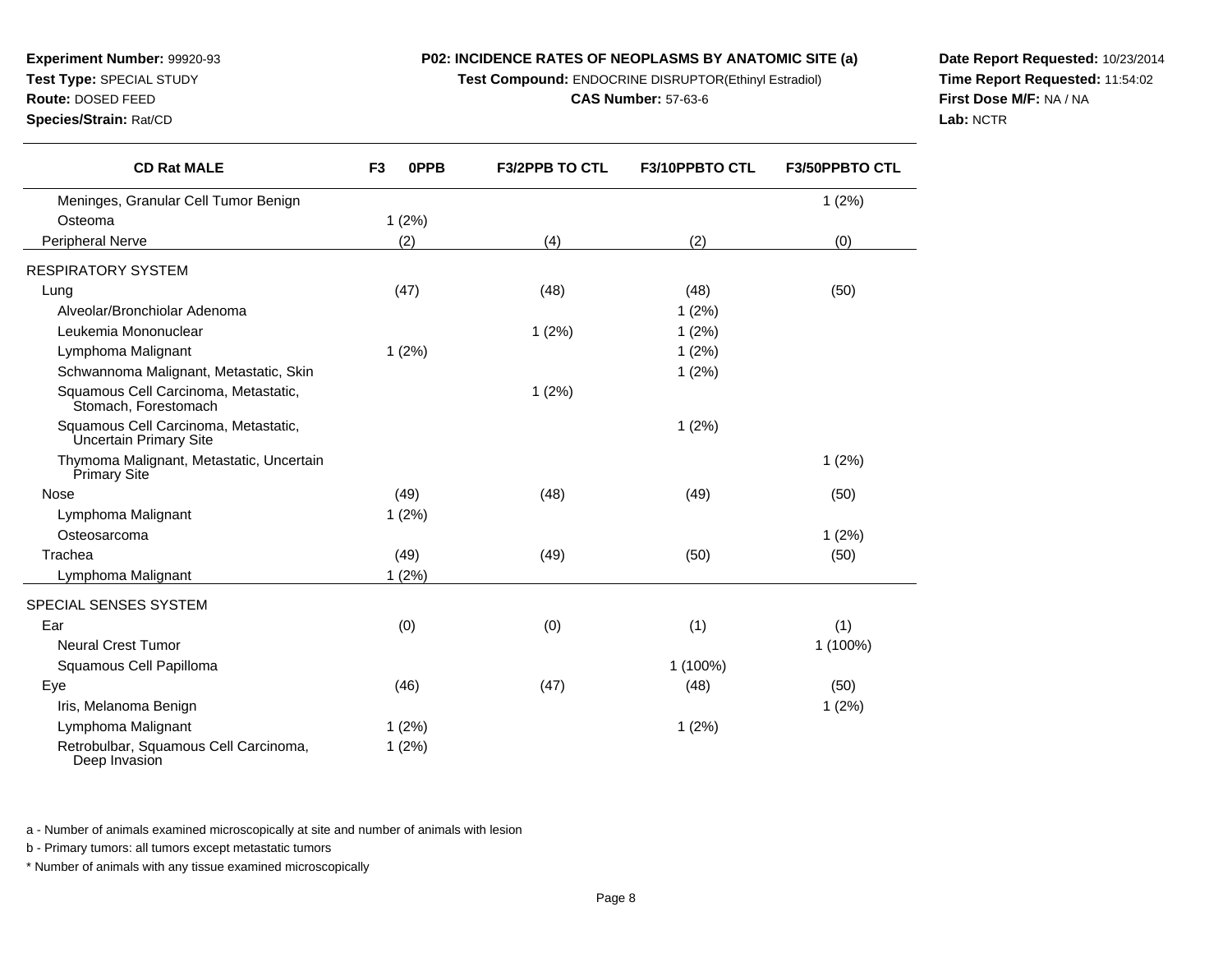**Test Compound:** ENDOCRINE DISRUPTOR(Ethinyl Estradiol)

**CAS Number:** 57-63-6

**Date Report Requested:** 10/23/2014**Time Report Requested:** 11:54:02**First Dose M/F:** NA / NA**Lab:** NCTR

a - Number of animals examined microscopically at site and number of animals with lesion

b - Primary tumors: all tumors except metastatic tumors

\* Number of animals with any tissue examined microscopically

| <b>CD Rat MALE</b>                                           | F <sub>3</sub><br>0PPB | <b>F3/2PPB TO CTL</b> | F3/10PPBTO CTL | <b>F3/50PPBTO CTL</b> |
|--------------------------------------------------------------|------------------------|-----------------------|----------------|-----------------------|
| Harderian Gland                                              | (49)                   | (48)                  | (50)           | (50)                  |
| Lymphoma Malignant                                           | 1(2%)                  |                       | 1(2%)          |                       |
| <b>Lacrimal Gland</b>                                        | (1)                    | (1)                   | (2)            | (1)                   |
| Lymphoma Malignant                                           | 1 (100%)               |                       | 1(50%)         |                       |
| Zymbal's Gland                                               | (1)                    | (0)                   | (2)            | (0)                   |
| Carcinoma                                                    | 1 (100%)               |                       | 1(50%)         |                       |
| Squamous Cell Carcinoma                                      |                        |                       | 1(50%)         |                       |
| URINARY SYSTEM                                               |                        |                       |                |                       |
| Kidney                                                       | (49)                   | (48)                  | (50)           | (50)                  |
| Leukemia Mononuclear                                         |                        | 1(2%)                 |                |                       |
| Liposarcoma                                                  |                        |                       |                | 1(2%)                 |
| Lymphoma Malignant                                           | 1(2%)                  |                       | 1(2%)          |                       |
| Sarcoma                                                      |                        | 1(2%)                 |                |                       |
| Squamous Cell Carcinoma, Metastatic,<br>Stomach, Forestomach |                        | 1(2%)                 |                |                       |
| Urethra                                                      | (3)                    | (1)                   | (1)            | (0)                   |
| <b>Urinary Bladder</b>                                       | (49)                   | (48)                  | (49)           | (50)                  |
| <b>SYSTEMIC LESIONS</b>                                      |                        |                       |                |                       |
| Multiple Organ                                               | $*(50)$                | $*(49)$               | $*(50)$        | $*(50)$               |
| Leukemia Mononuclear                                         |                        | 1(2%)                 | 1(2%)          |                       |
| Lymphoma Malignant                                           | 2(4%)                  | 1(2%)                 | 1(2%)          |                       |

# **Experiment Number:** 99920-93**Test Type:** SPECIAL STUDY**Route:** DOSED FEED**Species/Strain:** Rat/CD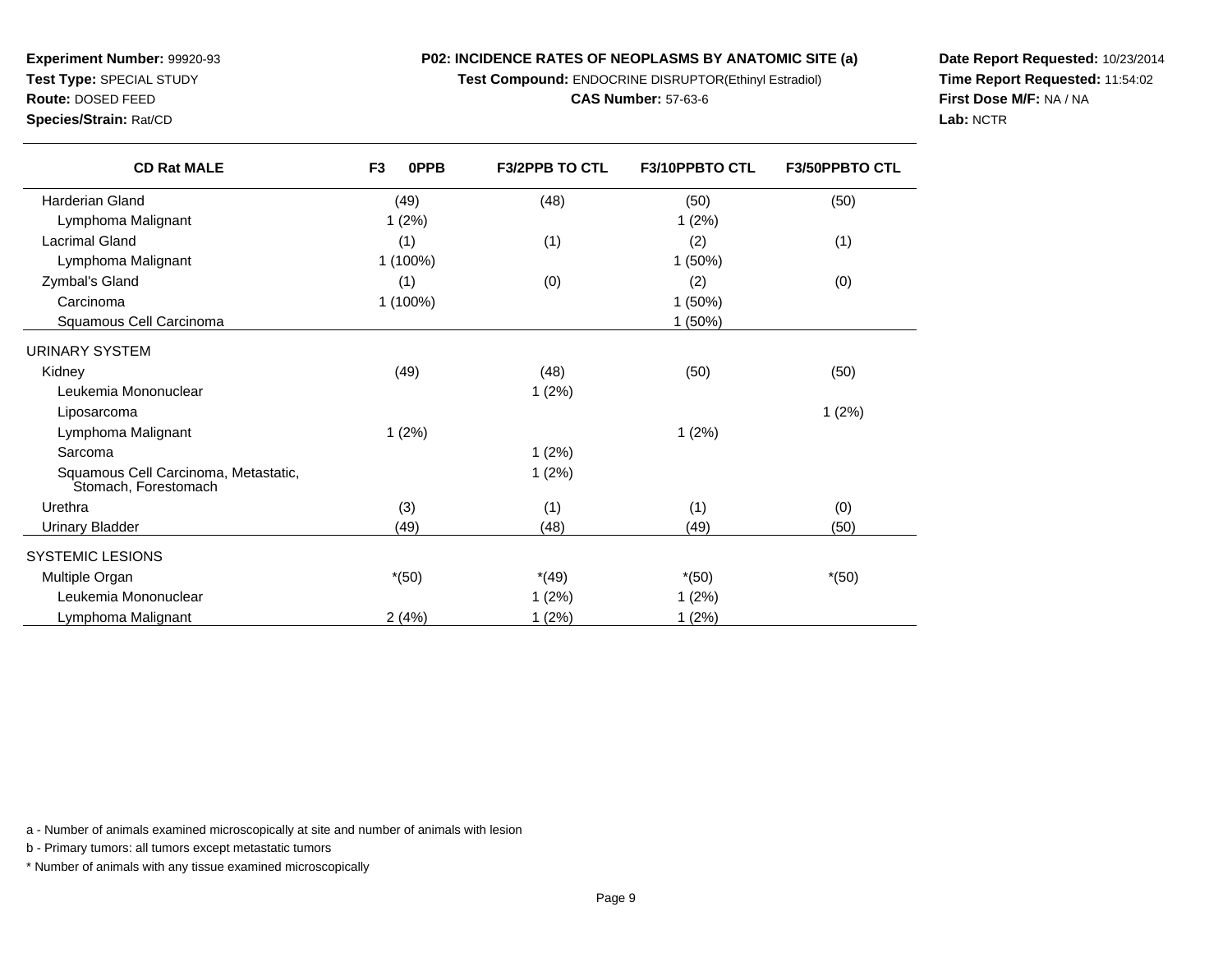**Test Compound:** ENDOCRINE DISRUPTOR(Ethinyl Estradiol)

**CAS Number:** 57-63-6

**Date Report Requested:** 10/23/2014**Time Report Requested:** 11:54:02**First Dose M/F:** NA / NA**Lab:** NCTR

| <b>CD Rat MALE</b>                                                             | F <sub>3</sub> | <b>OPPB</b> | <b>F3/2PPB TO CTL</b> | <b>F3/10PPBTO CTL</b> | <b>F3/50PPBTO CTL</b> |
|--------------------------------------------------------------------------------|----------------|-------------|-----------------------|-----------------------|-----------------------|
| <b>Tumor Summary for MALE</b>                                                  |                |             |                       |                       |                       |
| <b>Total Animals with Primary Neoplasms (b)</b>                                |                | 41          | 34                    | 31                    | 37                    |
| <b>Total Primary Neoplasms</b>                                                 |                | 58          | 51                    | 57                    | 68                    |
| <b>Total Animals with Benign Neoplasms</b>                                     |                | 33          | 30                    | 25                    | 31                    |
| <b>Total Benign Neoplasms</b>                                                  |                | 40          | 37                    | 39                    | 39                    |
| <b>Total Animals with Malignant Neoplasms</b>                                  |                | 14          | 13                    | 14                    | 19                    |
| <b>Total Malignant Neoplasms</b>                                               |                | 18          | 14                    | 18                    | 28                    |
| <b>Total Animals with Metastatic Neoplasms</b>                                 |                |             |                       | 2                     | $\mathbf{2}$          |
| <b>Total Metastatic Neoplasms</b>                                              |                |             | 12                    | 3                     | $\mathbf{2}$          |
| <b>Total Animals with Malignant Neoplasms</b><br><b>Uncertain Primary Site</b> |                |             |                       | 1                     | $\mathbf{2}$          |
| Total Animals with Neoplasms Uncertain -<br><b>Benign or Malignant</b>         |                |             |                       |                       | 1                     |
| <b>Total Uncertain Neoplasms</b>                                               |                |             |                       |                       |                       |
|                                                                                |                |             |                       |                       |                       |

\*\*\*END OF MALE DATA\*\*\*

a - Number of animals examined microscopically at site and number of animals with lesion

b - Primary tumors: all tumors except metastatic tumors

**Experiment Number:** 99920-93**Test Type:** SPECIAL STUDY**Route:** DOSED FEED**Species/Strain:** Rat/CD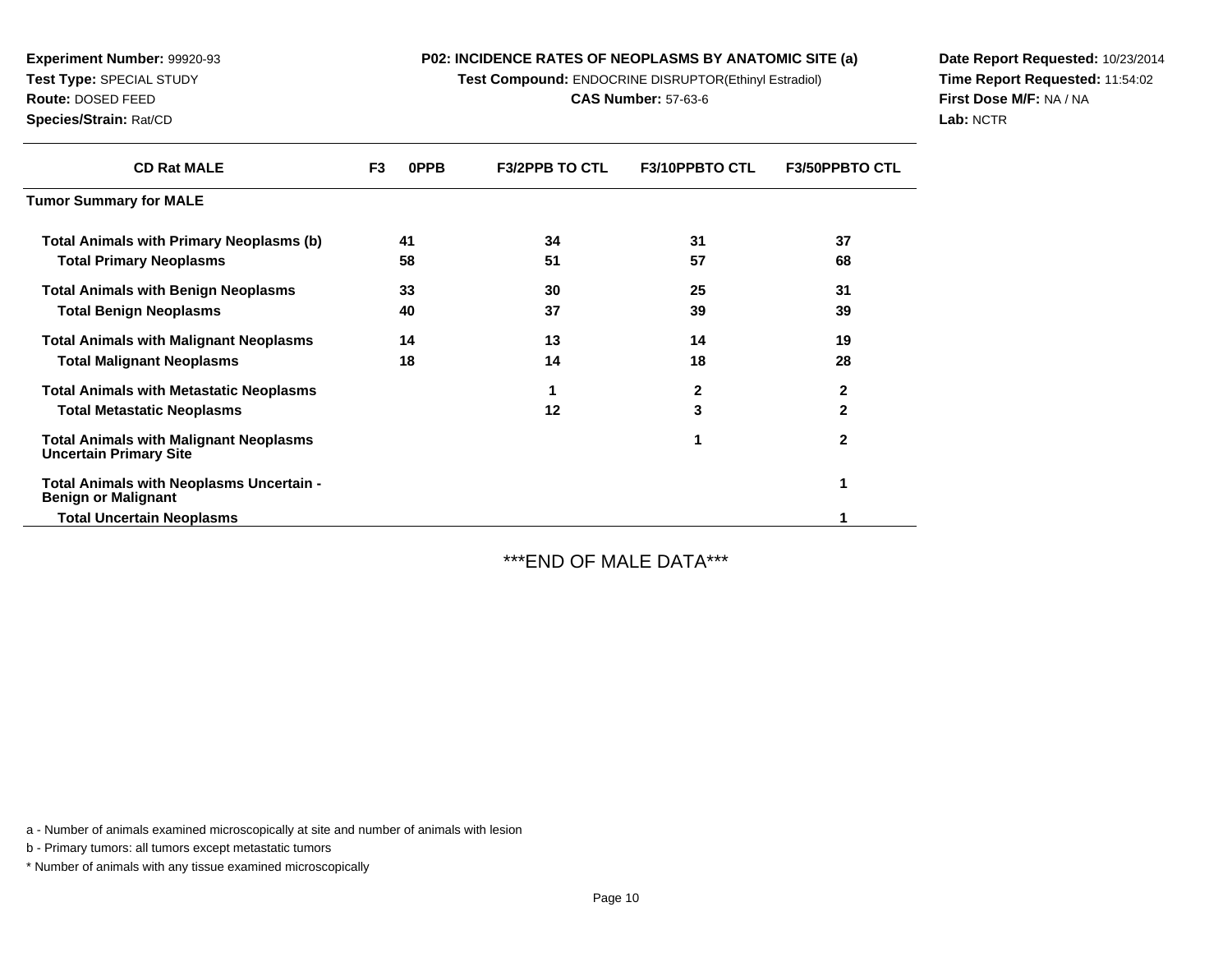**Test Compound:** ENDOCRINE DISRUPTOR(Ethinyl Estradiol)

**CAS Number:** 57-63-6

**Date Report Requested:** 10/23/2014**Time Report Requested:** 11:54:02**First Dose M/F:** NA / NA**Lab:** NCTR

a - Number of animals examined microscopically at site and number of animals with lesion

b - Primary tumors: all tumors except metastatic tumors

\* Number of animals with any tissue examined microscopically

| <b>CD Rat FEMALE</b>                               | F <sub>3</sub><br>0PPB | <b>F3/2PPB TO CTL</b> | F3/10PPBTO CTL | <b>F3/50PPBTO CTL</b> |
|----------------------------------------------------|------------------------|-----------------------|----------------|-----------------------|
| <b>Disposition Summary</b>                         |                        |                       |                |                       |
| <b>Animals Initially In Study</b>                  | 52                     | 50                    | 50             | 50                    |
| <b>Early Deaths</b>                                |                        |                       |                |                       |
| <b>Moribund Sacrifice</b>                          | 24                     | 19                    | 23             | 21                    |
| <b>Natural Death</b>                               | 1                      | $\mathbf{2}$          | 5              | 3                     |
| <b>Survivors</b>                                   |                        |                       |                |                       |
| <b>Moribund Sacrifice</b>                          |                        |                       | 1              | $\mathbf{2}$          |
| <b>Terminal Sacrifice</b>                          | 27                     | 29                    | 21             | 24                    |
| <b>Animals Examined Microscopically</b>            | 52                     | 50                    | 50             | 50                    |
| ALIMENTARY SYSTEM                                  |                        |                       |                |                       |
| Esophagus                                          | (52)                   | (49)                  | (50)           | (50)                  |
| Intestine Large, Cecum                             | (51)                   | (49)                  | (49)           | (50)                  |
| Lymphoma Malignant                                 |                        |                       | 1(2%)          | 1(2%)                 |
| Intestine Large, Colon                             | (52)                   | (50)                  | (50)           | (50)                  |
| Lymphoma Malignant                                 |                        |                       |                | 1(2%)                 |
| Intestine Large, Rectum                            | (51)                   | (49)                  | (50)           | (50)                  |
| Adenoma                                            | 1(2%)                  |                       |                |                       |
| Intestine Small, Duodenum                          | (52)                   | (49)                  | (50)           | (50)                  |
| Intestine Small, Ileum                             | (52)                   | (49)                  | (49)           | (50)                  |
| Intestine Small, Jejunum                           | (51)                   | (49)                  | (48)           | (50)                  |
| Carcinoma                                          |                        | 1(2%)                 | 1(2%)          |                       |
| Leiomyoma                                          |                        | 1(2%)                 |                |                       |
| Liver                                              | (52)                   | (50)                  | (50)           | (50)                  |
| Adenocarcinoma, Metastatic, Uterus                 | 1(2%)                  |                       |                |                       |
| Carcinoma, Metastatic, Intestine Small,<br>Jejunum |                        | 1(2%)                 |                |                       |
| Cholangiocarcinoma                                 | 1(2%)                  | 1(2%)                 |                |                       |
| Cholangioma                                        |                        |                       |                | 1(2%)                 |

**Experiment Number:** 99920-93**Test Type:** SPECIAL STUDY

**Route:** DOSED FEED

**Species/Strain:** Rat/CD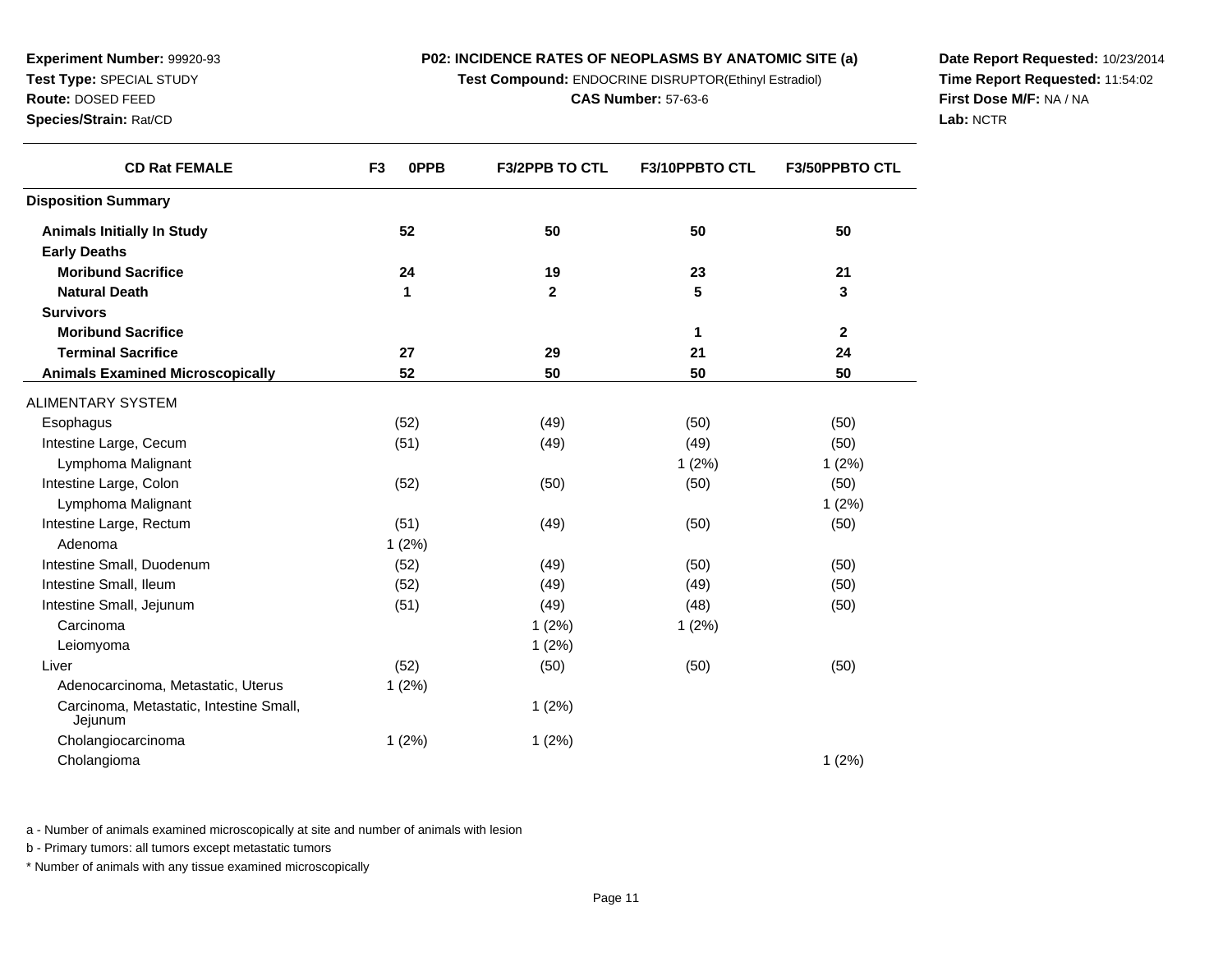**Test Compound:** ENDOCRINE DISRUPTOR(Ethinyl Estradiol)

**CAS Number:** 57-63-6

**Date Report Requested:** 10/23/2014**Time Report Requested:** 11:54:02**First Dose M/F:** NA / NA**Lab:** NCTR

| <b>Experiment Number: 99920-93</b> |  |
|------------------------------------|--|
| <b>Test Type: SPECIAL STUDY</b>    |  |

**Route:** DOSED FEED

**Species/Strain:** Rat/CD

| <b>CD Rat FEMALE</b>                     | F <sub>3</sub><br>0PPB | <b>F3/2PPB TO CTL</b> | F3/10PPBTO CTL | F3/50PPBTO CTL |
|------------------------------------------|------------------------|-----------------------|----------------|----------------|
| Hepatocellular Adenoma                   | 2(4%)                  |                       |                |                |
| Hepatocellular Carcinoma                 |                        | 1(2%)                 |                |                |
| Histiocytic Sarcoma                      |                        |                       | 1(2%)          |                |
| Leukemia Mononuclear, Metastatic, Spleen | 1(2%)                  |                       |                |                |
| Lymphoma Malignant                       |                        |                       | 1(2%)          | 1(2%)          |
| Mesothelioma Malignant                   |                        |                       | 1(2%)          |                |
| Nephroblastoma, Metastatic, Kidney       | 1(2%)                  |                       |                |                |
| Mesentery                                | (3)                    | (3)                   | (4)            | (4)            |
| Adenocarcinoma, Metastatic, Uterus       | 1(33%)                 |                       |                |                |
| Lymphoma Malignant                       |                        |                       | 1(25%)         | 1(25%)         |
| Mesothelioma Malignant                   |                        | 1(33%)                | 1(25%)         |                |
| Nephroblastoma, Metastatic, Kidney       | 1(33%)                 |                       |                |                |
| Oral Mucosa                              | (2)                    | (4)                   | (7)            | (2)            |
| Fibrous Histiocytoma                     |                        |                       | 1(14%)         |                |
| Squamous Cell Carcinoma                  | 2 (100%)               | 1(25%)                | 2(29%)         | 1(50%)         |
| Pancreas                                 | (52)                   | (49)                  | (50)           | (50)           |
| Adenocarcinoma, Metastatic, Uterus       | 1(2%)                  |                       |                |                |
| Salivary Glands                          | (52)                   | (50)                  | (50)           | (50)           |
| Lymphoma Malignant                       |                        |                       | 1(2%)          |                |
| Stomach, Forestomach                     | (52)                   | (49)                  | (50)           | (50)           |
| Adenocarcinoma, Metastatic, Uterus       | 1(2%)                  |                       |                |                |
| Squamous Cell Carcinoma                  |                        |                       |                | 1(2%)          |
| Squamous Cell Papilloma                  | 1(2%)                  |                       | 2(4%)          |                |
| Stomach, Glandular                       | (52)                   | (49)                  | (50)           | (50)           |
| Leiomyosarcoma                           | 1(2%)                  |                       |                |                |
| Tongue                                   | (0)                    | (1)                   | (0)            | (0)            |
| CARDIOVASCULAR SYSTEM                    |                        |                       |                |                |
| <b>Blood Vessel</b>                      | (52)                   | (50)                  | (50)           | (50)           |

a - Number of animals examined microscopically at site and number of animals with lesion

b - Primary tumors: all tumors except metastatic tumors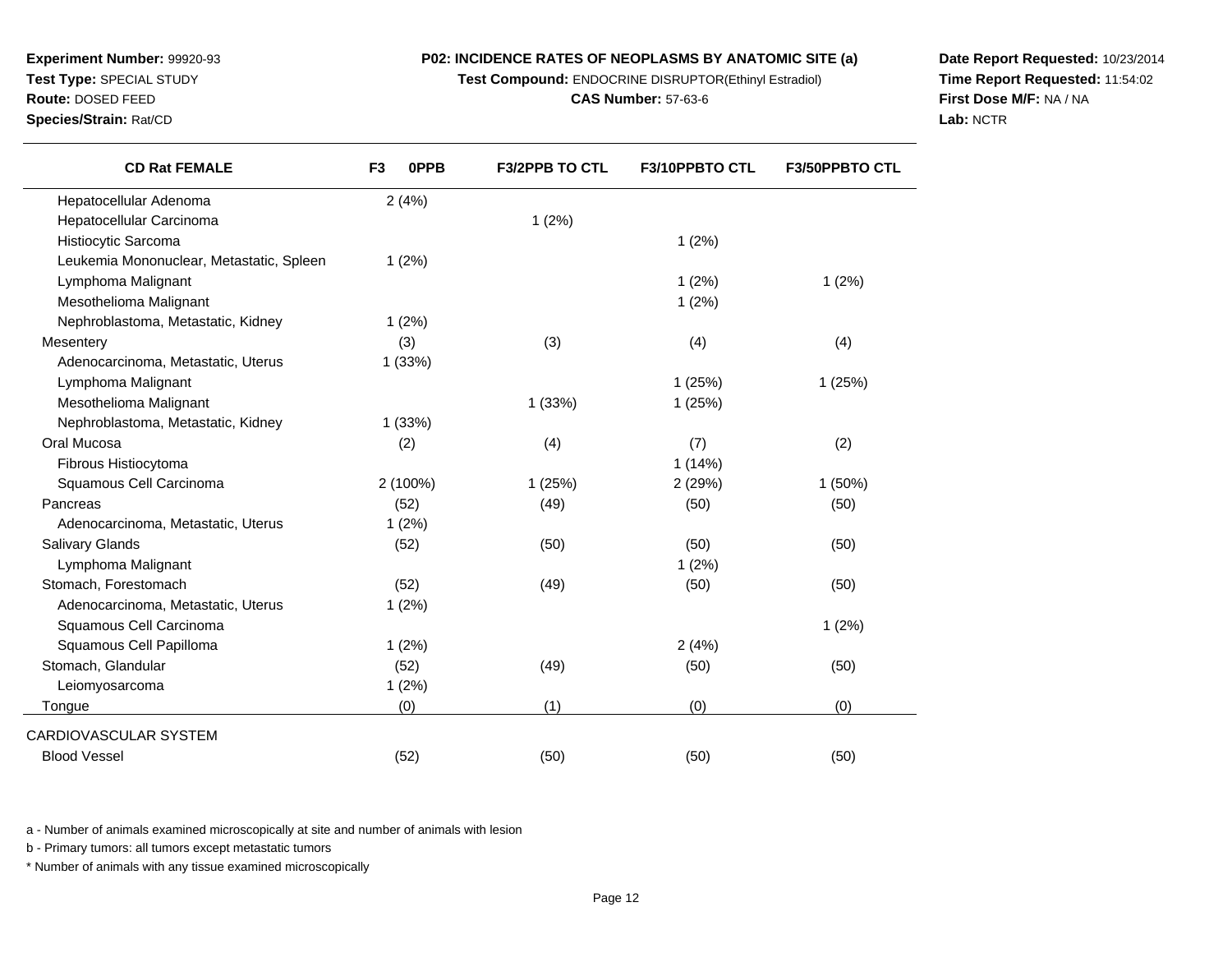**Test Compound:** ENDOCRINE DISRUPTOR(Ethinyl Estradiol)

#### **CAS Number:** 57-63-6

**Date Report Requested:** 10/23/2014**Time Report Requested:** 11:54:02**First Dose M/F:** NA / NA**Lab:** NCTR

**Experiment Number:** 99920-93**Test Type:** SPECIAL STUDY

**Species/Strain:** Rat/CD

| <b>CD Rat FEMALE</b>                                | F <sub>3</sub><br>0PPB | <b>F3/2PPB TO CTL</b> | F3/10PPBTO CTL | F3/50PPBTO CTL |
|-----------------------------------------------------|------------------------|-----------------------|----------------|----------------|
| Heart                                               | (52)                   | (50)                  | (50)           | (50)           |
| <b>ENDOCRINE SYSTEM</b>                             |                        |                       |                |                |
| <b>Adrenal Cortex</b>                               | (52)                   | (50)                  | (50)           | (50)           |
| Adenoma                                             | 2(4%)                  | 2(4%)                 | 1(2%)          |                |
| Adrenal Medulla                                     | (52)                   | (50)                  | (50)           | (50)           |
| Pheochromocytoma Benign                             |                        |                       |                | 1(2%)          |
| Islets, Pancreatic                                  | (52)                   | (49)                  | (50)           | (50)           |
| Adenoma                                             | 1(2%)                  |                       |                | 1(2%)          |
| Parathyroid Gland                                   | (48)                   | (45)                  | (47)           | (44)           |
| <b>Pituitary Gland</b>                              | (52)                   | (50)                  | (50)           | (50)           |
| Pars Distalis, Adenoma                              | 32 (62%)               | 30 (60%)              | 36 (72%)       | 32 (64%)       |
| <b>Thyroid Gland</b>                                | (52)                   | (49)                  | (50)           | (50)           |
| Bilateral, C Cell, Adenoma                          |                        |                       |                | 1(2%)          |
| C Cell, Adenoma                                     | 1(2%)                  | 1(2%)                 | 1(2%)          | 1(2%)          |
| C Cell, Carcinoma                                   | 1(2%)                  |                       | 1(2%)          |                |
| GENERAL BODY SYSTEM                                 |                        |                       |                |                |
| <b>Tissue NOS</b>                                   | (0)                    | (0)                   | (1)            | (1)            |
| Alveolar/Bronchiolar Carcinoma, Metastatic,<br>Lung |                        |                       |                | 1 (100%)       |
| Squamous Cell Carcinoma, Deep Invasion              |                        |                       | 1 (100%)       |                |
| <b>GENITAL SYSTEM</b>                               |                        |                       |                |                |
| <b>Clitoral Gland</b>                               | (50)                   | (50)                  | (49)           | (48)           |
| Adenoma                                             |                        | 1(2%)                 | 1(2%)          | 2(4%)          |
| Lymphoma Malignant                                  |                        |                       | 1(2%)          |                |
| Ovary                                               | (51)                   | (50)                  | (50)           | (50)           |
| Granulosa Cell Tumor Benign                         |                        | 1(2%)                 | 1(2%)          | 2(4%)          |
| Granulosa Cell Tumor Malignant                      |                        | 1(2%)                 |                |                |

a - Number of animals examined microscopically at site and number of animals with lesion

b - Primary tumors: all tumors except metastatic tumors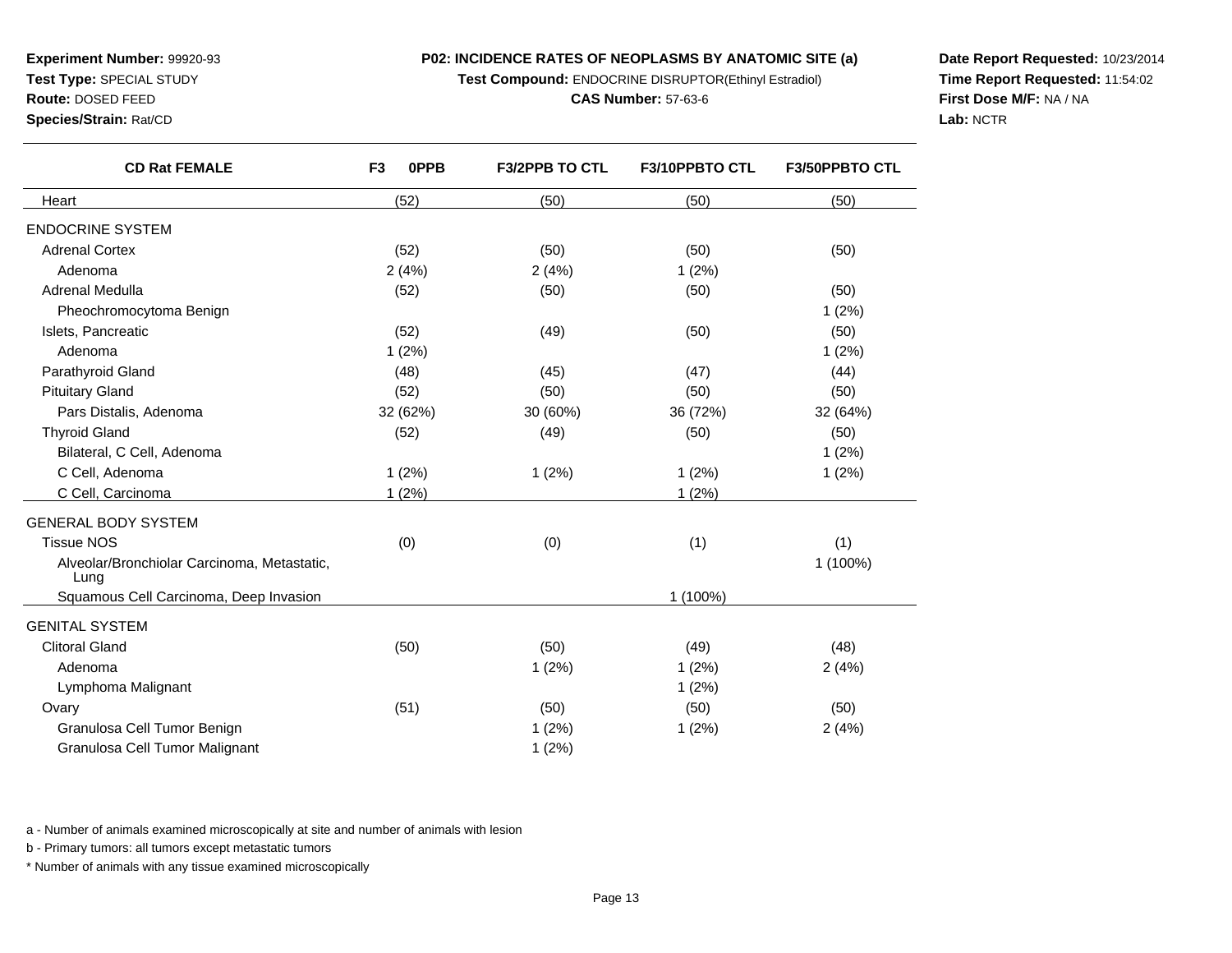**Test Compound:** ENDOCRINE DISRUPTOR(Ethinyl Estradiol)

**CAS Number:** 57-63-6

**Date Report Requested:** 10/23/2014**Time Report Requested:** 11:54:02**First Dose M/F:** NA / NA**Lab:** NCTR

| <b>CD Rat FEMALE</b>                   | 0PPB<br>F <sub>3</sub> | <b>F3/2PPB TO CTL</b> | F3/10PPBTO CTL | F3/50PPBTO CTL |
|----------------------------------------|------------------------|-----------------------|----------------|----------------|
| Lymphoma Malignant                     |                        |                       | 1(2%)          |                |
| Mesothelioma Malignant                 |                        |                       | 1(2%)          |                |
| Sertoli Cell Tumor Benign              |                        | 2(4%)                 | 1(2%)          |                |
| Oviduct                                | (51)                   | (49)                  | (50)           | (50)           |
| <b>Uterus</b>                          | (52)                   | (50)                  | (50)           | (50)           |
| Endometrium, Adenocarcinoma            | 4(8%)                  | 1(2%)                 |                |                |
| Endometrium, Adenoma                   | 1(2%)                  | 1(2%)                 | 2(4%)          |                |
| Leiomyoma                              |                        |                       |                | 1(2%)          |
| Lymphoma Malignant                     |                        |                       | 1(2%)          |                |
| Nephroblastoma, Metastatic, Kidney     | 1(2%)                  |                       |                |                |
| Polyp Stromal                          | 1(2%)                  | 7(14%)                | 2(4%)          | 5(10%)         |
| Vagina                                 | (51)                   | (50)                  | (50)           | (50)           |
| Lymphoma Malignant                     |                        |                       | 1(2%)          |                |
| Nephroblastoma, Metastatic, Kidney     | 1(2%)                  |                       |                |                |
| HEMATOPOIETIC SYSTEM                   |                        |                       |                |                |
| <b>Bone Marrow</b>                     | (52)                   | (50)                  | (50)           | (50)           |
| Lymphoma Malignant                     |                        |                       | 1(2%)          |                |
| Schwannoma Malignant, Metastatic, Skin | 1(2%)                  |                       |                |                |
| Lymph Node                             | (10)                   | (17)                  | (10)           | (5)            |
| Axillary, Lymphoma Malignant           |                        |                       | $1(10\%)$      |                |
| Deep Cervical, Lymphoma Malignant      |                        |                       | $1(10\%)$      |                |
| Lumbar, Lymphoma Malignant             |                        |                       | $1(10\%)$      |                |
| Mediastinal, Lymphoma Malignant        |                        |                       | $1(10\%)$      |                |
| Renal, Lymphoma Malignant              |                        |                       | $1(10\%)$      |                |
| Lymph Node, Mandibular                 | (51)                   | (50)                  | (50)           | (50)           |
| Carcinoma, Metastatic, Zymbal'S Gland  |                        |                       | 1(2%)          |                |
| Lymphoma Malignant                     |                        |                       | 1(2%)          | 1(2%)          |
| Lymph Node, Mesenteric                 | (51)                   | (49)                  | (50)           | (49)           |

a - Number of animals examined microscopically at site and number of animals with lesion

b - Primary tumors: all tumors except metastatic tumors

**Experiment Number:** 99920-93**Test Type:** SPECIAL STUDY**Route:** DOSED FEED**Species/Strain:** Rat/CD

 $\overline{\phantom{0}}$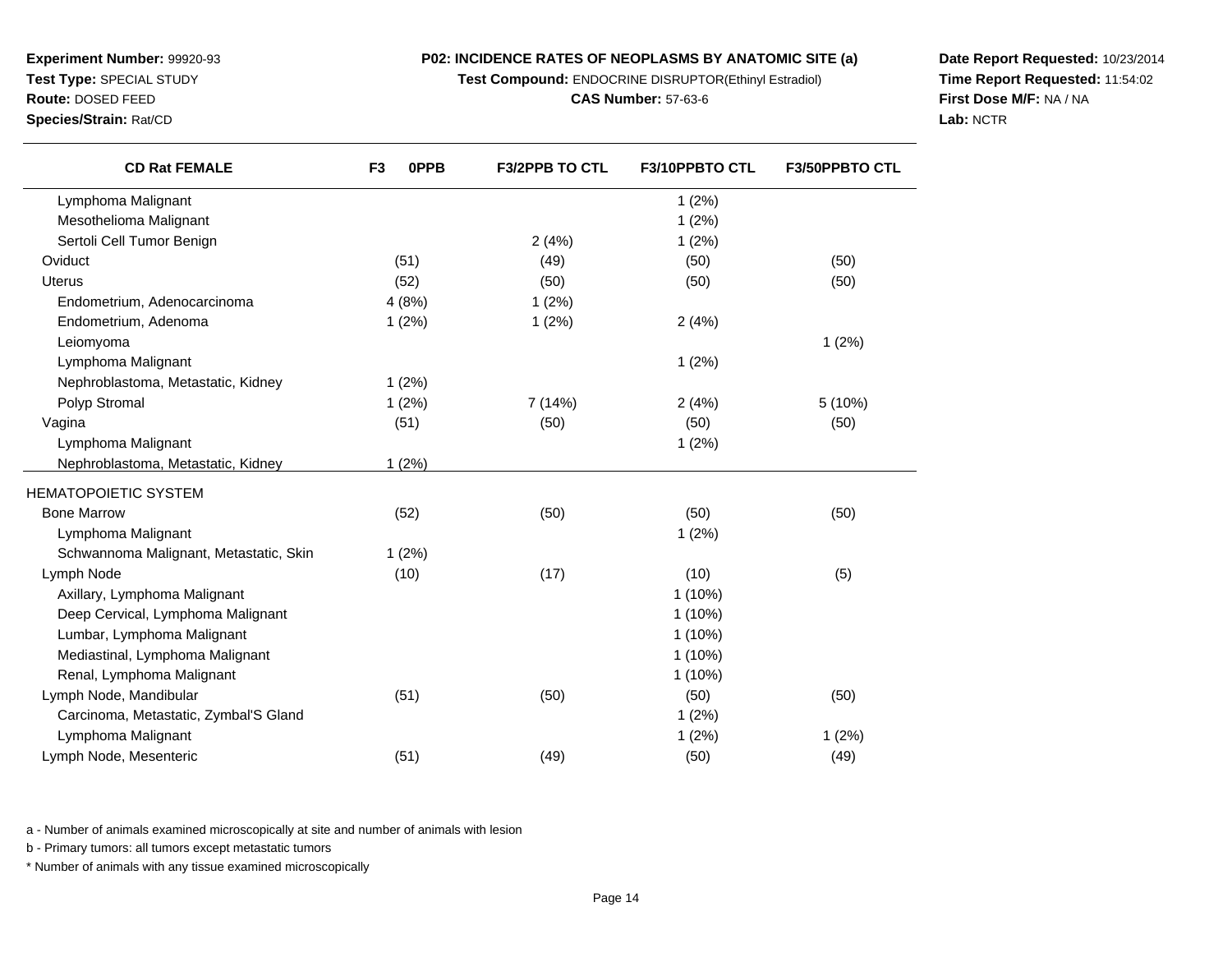**Test Compound:** ENDOCRINE DISRUPTOR(Ethinyl Estradiol)

**CAS Number:** 57-63-6

**Date Report Requested:** 10/23/2014**Time Report Requested:** 11:54:02**First Dose M/F:** NA / NA**Lab:** NCTR

| <b>Experiment Number: 99920-93</b> |  |  |  |  |
|------------------------------------|--|--|--|--|
|------------------------------------|--|--|--|--|

**Route:** DOSED FEED

**Test Type:** SPECIAL STUDY

**Species/Strain:** Rat/CD

| <b>CD Rat FEMALE</b>               | F <sub>3</sub><br><b>OPPB</b> | <b>F3/2PPB TO CTL</b> | <b>F3/10PPBTO CTL</b> | F3/50PPBTO CTL |
|------------------------------------|-------------------------------|-----------------------|-----------------------|----------------|
| Lymphoma Malignant                 |                               |                       |                       | 1(2%)          |
| Nephroblastoma, Metastatic, Kidney | 1(2%)                         |                       |                       |                |
| Spleen                             | (52)                          | (50)                  | (50)                  | (50)           |
| Leukemia Mononuclear               | 1(2%)                         |                       |                       |                |
| Lymphoma Malignant                 |                               |                       | 1(2%)                 | 1(2%)          |
| Mesothelioma Malignant             |                               |                       | 1(2%)                 |                |
| Thymus                             | (50)                          | (45)                  | (46)                  | (49)           |
| Histiocytic Sarcoma                |                               |                       | 1(2%)                 |                |
| Lymphoma Malignant                 |                               |                       | 1(2%)                 | 1(2%)          |
| <b>INTEGUMENTARY SYSTEM</b>        |                               |                       |                       |                |
| Mammary Gland                      | (52)                          | (50)                  | (50)                  | (50)           |
| Adenocarcinoma                     | 6(12%)                        | 4(8%)                 | 6(12%)                | 10 (20%)       |
| Adenocarcinoma, Multiple           |                               | 2(4%)                 | 3(6%)                 |                |
| Fibroadenoma                       | 17 (33%)                      | 13 (26%)              | 21 (42%)              | 13 (26%)       |
| Fibroadenoma, Multiple             | 19 (37%)                      | 21 (42%)              | 19 (38%)              | 24 (48%)       |
| Lymphoma Malignant                 |                               |                       | 1(2%)                 |                |
| Skin                               | (52)                          | (50)                  | (50)                  | (50)           |
| Basal Cell Adenoma                 |                               |                       |                       | 1(2%)          |
| Ear, Basal Cell Adenoma            |                               | 1(2%)                 |                       |                |
| Fibroma                            |                               | 2(4%)                 |                       | 1(2%)          |
| Fibrous Histiocytoma               |                               |                       | 1(2%)                 |                |
| Histiocytic Sarcoma                |                               |                       | 1(2%)                 |                |
| Lipoma                             | 1(2%)                         |                       |                       |                |
| Lymphoma Malignant                 |                               |                       | 1(2%)                 |                |
| Sarcoma                            | 1(2%)                         |                       | 1(2%)                 | 1(2%)          |
| Schwannoma Malignant               | 1(2%)                         |                       |                       |                |

MUSCULOSKELETAL SYSTEM

a - Number of animals examined microscopically at site and number of animals with lesion

b - Primary tumors: all tumors except metastatic tumors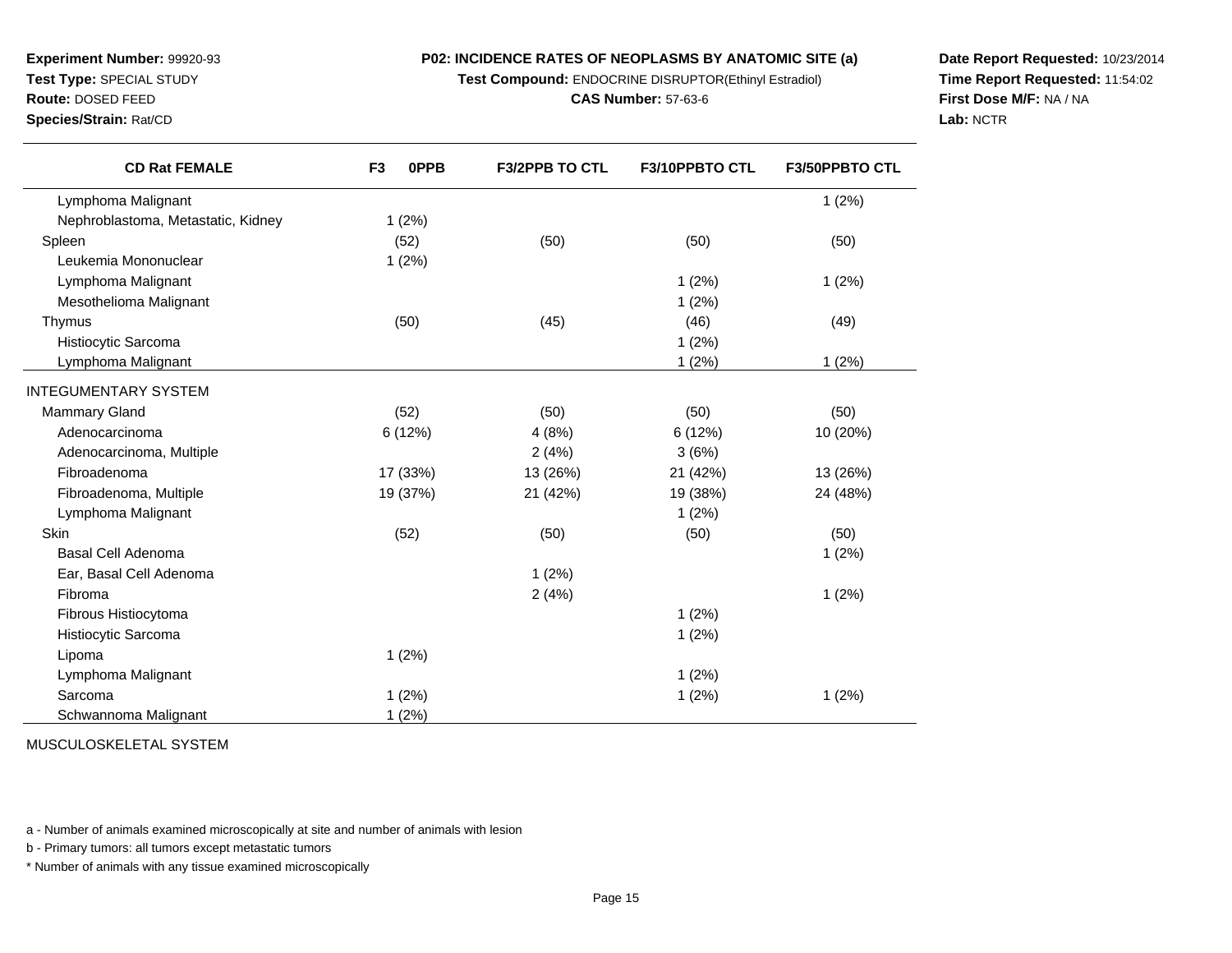**Test Compound:** ENDOCRINE DISRUPTOR(Ethinyl Estradiol)

**Date Report Requested:** 10/23/2014**Time Report Requested:** 11:54:02**First Dose M/F:** NA / NA**Lab:** NCTR

| <b>CD Rat FEMALE</b>                                            | 0PPB<br>F <sub>3</sub> | <b>F3/2PPB TO CTL</b> | F3/10PPBTO CTL | F3/50PPBTO CTL |
|-----------------------------------------------------------------|------------------------|-----------------------|----------------|----------------|
| <b>Bone</b>                                                     | (0)                    | (1)                   | (0)            | (0)            |
| Bone, Femur                                                     | (52)                   | (50)                  | (50)           | (50)           |
| <b>Skeletal Muscle</b>                                          | (3)                    | (4)                   | (0)            | (1)            |
| Diaphragm, Adenocarcinoma, Metastatic,<br>Uterus                | 1(33%)                 |                       |                |                |
| Diaphragm, Granulosa Cell Tumor<br>Malignant, Metastatic, Ovary |                        | 1(25%)                |                |                |
| Diaphragm, Mesothelioma Malignant,<br>Metastatic, Mesentery     |                        | 1 (25%)               |                |                |
| Diaphragm, Nephroblastoma, Metastatic,<br>Kidney                | 1(33%)                 |                       |                |                |
| NERVOUS SYSTEM                                                  |                        |                       |                |                |
| Brain, Brain Stem                                               | (52)                   | (50)                  | (50)           | (50)           |
| Brain, Cerebellum                                               | (51)                   | (50)                  | (50)           | (50)           |
| Astrocytoma Malignant                                           |                        |                       |                | 1(2%)          |
| Brain, Cerebrum                                                 | (52)                   | (50)                  | (50)           | (50)           |
| Meninges, Lymphoma Malignant                                    |                        |                       | 1(2%)          |                |
| Peripheral Nerve                                                | (0)                    | (1)                   | (0)            | (1)            |
| Spinal Cord                                                     | (0)                    | (1)                   | (0)            | (1)            |
| RESPIRATORY SYSTEM                                              |                        |                       |                |                |
| Lung                                                            | (52)                   | (50)                  | (50)           | (50)           |
| Adenocarcinoma, Metastatic, Mammary<br>Gland                    |                        |                       | 1(2%)          | 1(2%)          |
| Alveolar/Bronchiolar Adenoma                                    | 1(2%)                  |                       |                | 1(2%)          |
| Alveolar/Bronchiolar Carcinoma                                  |                        |                       |                | 1(2%)          |
| Carcinoma, Metastatic, Thyroid Gland                            | 1(2%)                  |                       | $1(2\%)$       |                |
| Carcinoma, Metastatic, Zymbal'S Gland                           |                        |                       | 1(2%)          |                |
| Histiocytic Sarcoma                                             |                        |                       | 1(2%)          |                |
| Lymphoma Malignant                                              |                        |                       | 1(2%)          | 1(2%)          |

a - Number of animals examined microscopically at site and number of animals with lesion

b - Primary tumors: all tumors except metastatic tumors

**Experiment Number:** 99920-93**Test Type:** SPECIAL STUDY**Route:** DOSED FEED**Species/Strain:** Rat/CD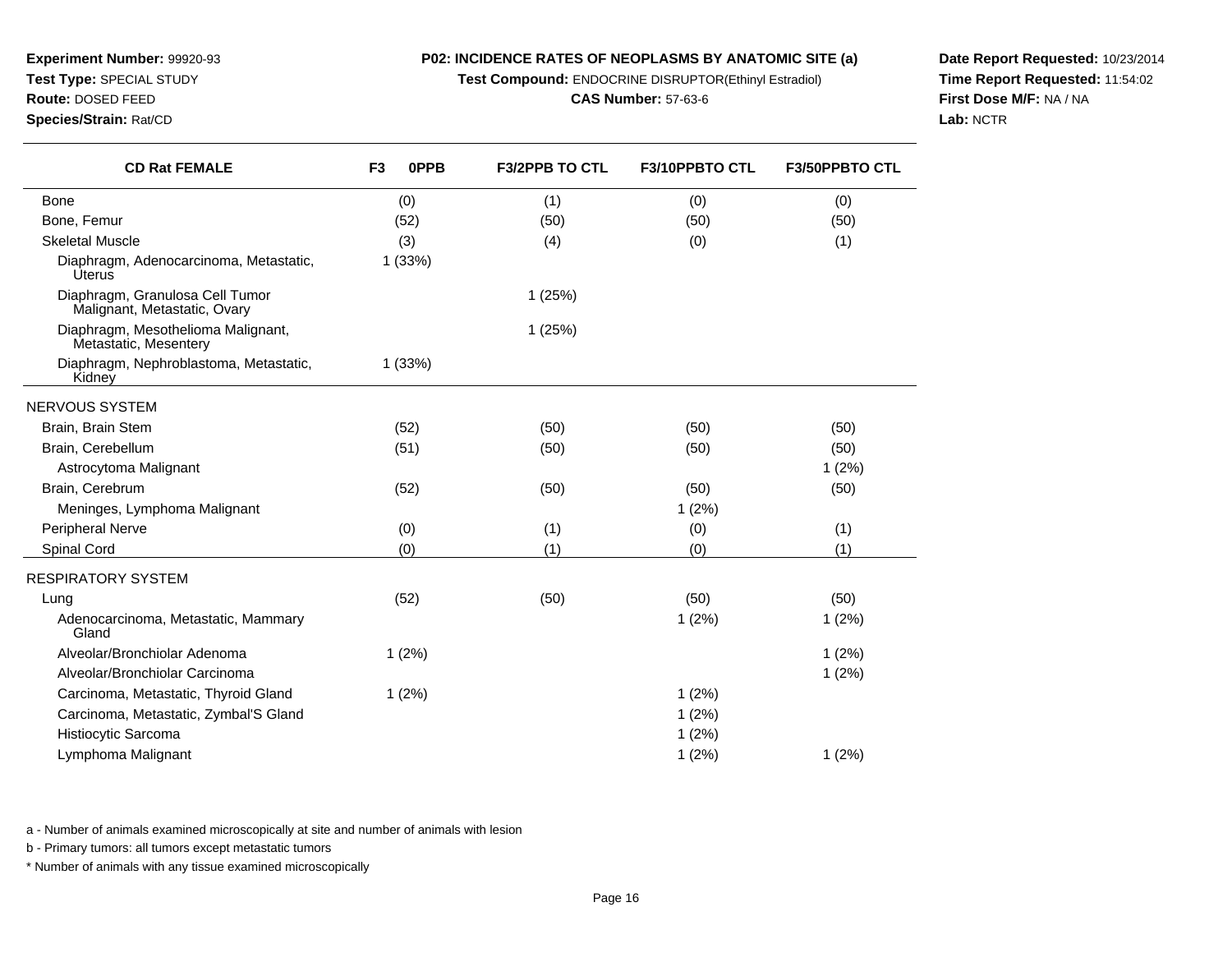**Test Compound:** ENDOCRINE DISRUPTOR(Ethinyl Estradiol)

**F3/2PPB TO CTL F3/10PPBTO CTL F3/50PPBTO CTL**

#### **CAS Number:** 57-63-6

1 (2%)

e (52) (52) (50) (50) (50) (50) (50)

a (52) (52) (49) (50) (50)

t the contract of  $1 (2\%)$ 

**Date Report Requested:** 10/23/2014**Time Report Requested:** 11:54:02**First Dose M/F:** NA / NA**Lab:** NCTR

| Ear                                    | (0)     | (0)     | (2)      | (0)     |
|----------------------------------------|---------|---------|----------|---------|
| <b>Neural Crest Tumor</b>              |         |         | 2 (100%) |         |
| Eye                                    | (52)    | (50)    | (49)     | (50)    |
| <b>Harderian Gland</b>                 | (52)    | (50)    | (50)     | (50)    |
| Lymphoma Malignant                     |         |         | 1(2%)    |         |
| Squamous Cell Carcinoma, Deep Invasion |         |         | 1(2%)    |         |
| Zymbal's Gland                         | (0)     | (0)     | (1)      | (0)     |
| Carcinoma                              |         |         | 1 (100%) |         |
| URINARY SYSTEM                         |         |         |          |         |
| Kidney                                 | (52)    | (50)    | (50)     | (50)    |
| Lipoma                                 | 1(2%)   |         |          |         |
| Liposarcoma                            |         |         |          | 1(2%)   |
| Lymphoma Malignant                     |         |         | 1(2%)    |         |
| Nephroblastoma                         | 1(2%)   |         |          | 1(2%)   |
| Renal Tubule, Adenoma                  |         |         | 1(2%)    | 1(2%)   |
| <b>Urinary Bladder</b>                 | (52)    | (49)    | (49)     | (50)    |
| Lymphoma Malignant                     |         |         | 1(2%)    |         |
| Transit Epithe, Papilloma              |         |         |          | 1(2%)   |
| SYSTEMIC LESIONS                       |         |         |          |         |
| Multiple Organ                         | $*(52)$ | $*(50)$ | $*(50)$  | $*(50)$ |
| Histiocytic Sarcoma                    |         |         | 1(2%)    |         |
|                                        |         |         |          |         |

**F3 0PPB**

a - Number of animals examined microscopically at site and number of animals with lesion

b - Primary tumors: all tumors except metastatic tumors

**Experiment Number:** 99920-93**Test Type:** SPECIAL STUDY**Route:** DOSED FEED**Species/Strain:** Rat/CD

**Mesentery** 

Lymphoma Malignant

SPECIAL SENSES SYSTEM

Nose

Trachea

**CD Rat FEMALE**

Mesothelioma Malignant, Metastatic,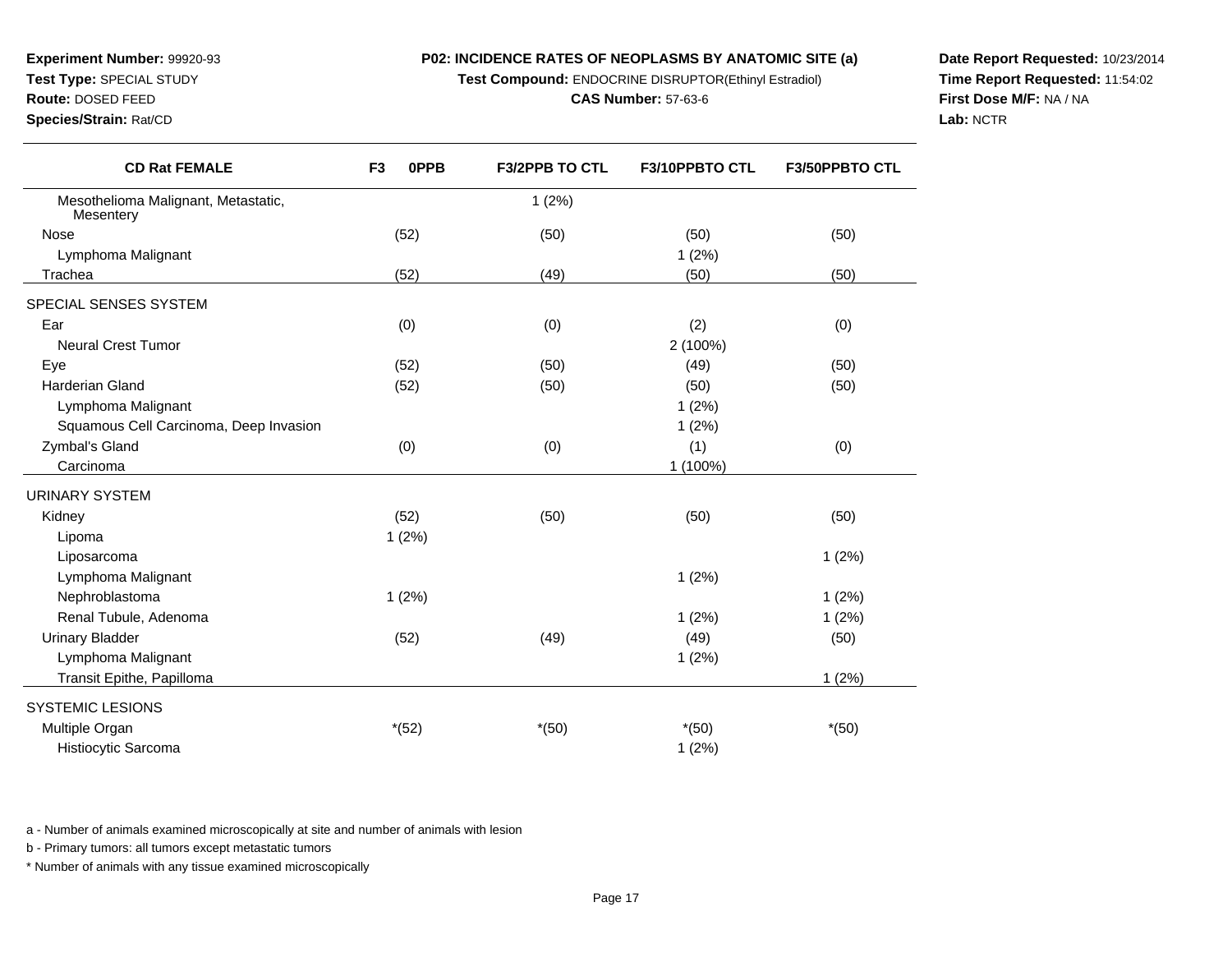| <b>Experiment Number: 99920-93</b><br>Test Type: SPECIAL STUDY<br>Route: DOSED FEED<br>Species/Strain: Rat/CD |    | <b>P02: INCIDENCE RATES OF NEOPLASMS BY ANATOMIC SITE (a)</b><br>Test Compound: ENDOCRINE DISRUPTOR(Ethinyl Estradiol)<br><b>CAS Number: 57-63-6</b> |                       |                       | Date Report Requested: 10/23/2014<br>Time Report Requested: 11:54:02<br>First Dose M/F: NA / NA<br>Lab: NCTR |  |
|---------------------------------------------------------------------------------------------------------------|----|------------------------------------------------------------------------------------------------------------------------------------------------------|-----------------------|-----------------------|--------------------------------------------------------------------------------------------------------------|--|
| <b>CD Rat FEMALE</b>                                                                                          | F3 | 0PPB                                                                                                                                                 | <b>F3/2PPB TO CTL</b> | <b>F3/10PPBTO CTL</b> | <b>F3/50PPBTO CTL</b>                                                                                        |  |
| Leukemia Mononuclear                                                                                          |    | (2%)                                                                                                                                                 |                       |                       |                                                                                                              |  |
| Lymphoma Malignant                                                                                            |    |                                                                                                                                                      |                       | (2%)                  | 1 (2%)                                                                                                       |  |
| Mesothelioma Malignant                                                                                        |    |                                                                                                                                                      | (2%)                  | (2%)                  |                                                                                                              |  |

a - Number of animals examined microscopically at site and number of animals with lesion

b - Primary tumors: all tumors except metastatic tumors

\* Number of animals with any tissue examined microscopically